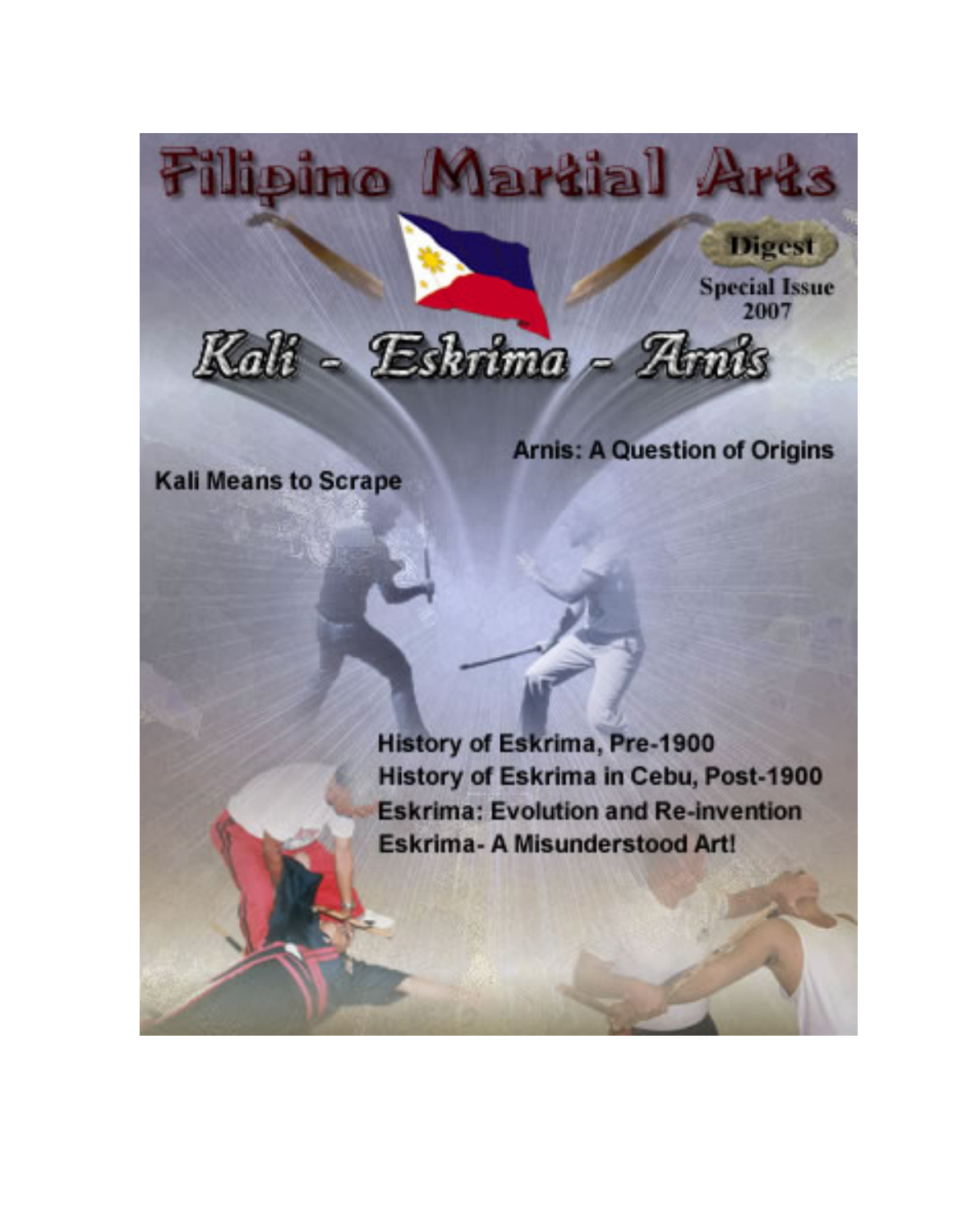**Publisher**  Steven K. Dowd

#### **Contributing Writers**

Leo T. Gaje, Jr Nick Papadakis Steven Drape Bot Jocano

### **Contents [From the Publishers Desk](#page-2-0)  [Kali](#page-3-0)  [Kali Means to Scrape](#page-6-0)  [Eskrima](#page-11-0)  [Arnis: A Question of Origins](#page-32-0)**

Filipino Martial Arts Digest is published and distributed by: FMAdigest 1297 Eider Circle Fallon, Nevada 89406 Visit us on the World Wide Web: **[www.fmadigest.com](http://www.fmadigest.com/)**

 The FMAdigest is published quarterly. Each issue features practitioners of martial arts and other internal arts of the Philippines. Other features include historical, theoretical and technical articles; reflections, Filipino martial arts, healing arts and other related subjects.

 The ideas and opinions expressed in this digest are those of the authors or instructors being interviewed and are not necessarily the views of the publisher or editor.

We solicit comments and/or suggestions. Articles are also welcome.

 The authors and publisher of this digest are not responsible for any injury, which may result from following the instructions contained in the digest. Before embarking on any of the physical activates described in the digest, the reader should consult his or her physician for advice regarding their individual suitability for performing such activity.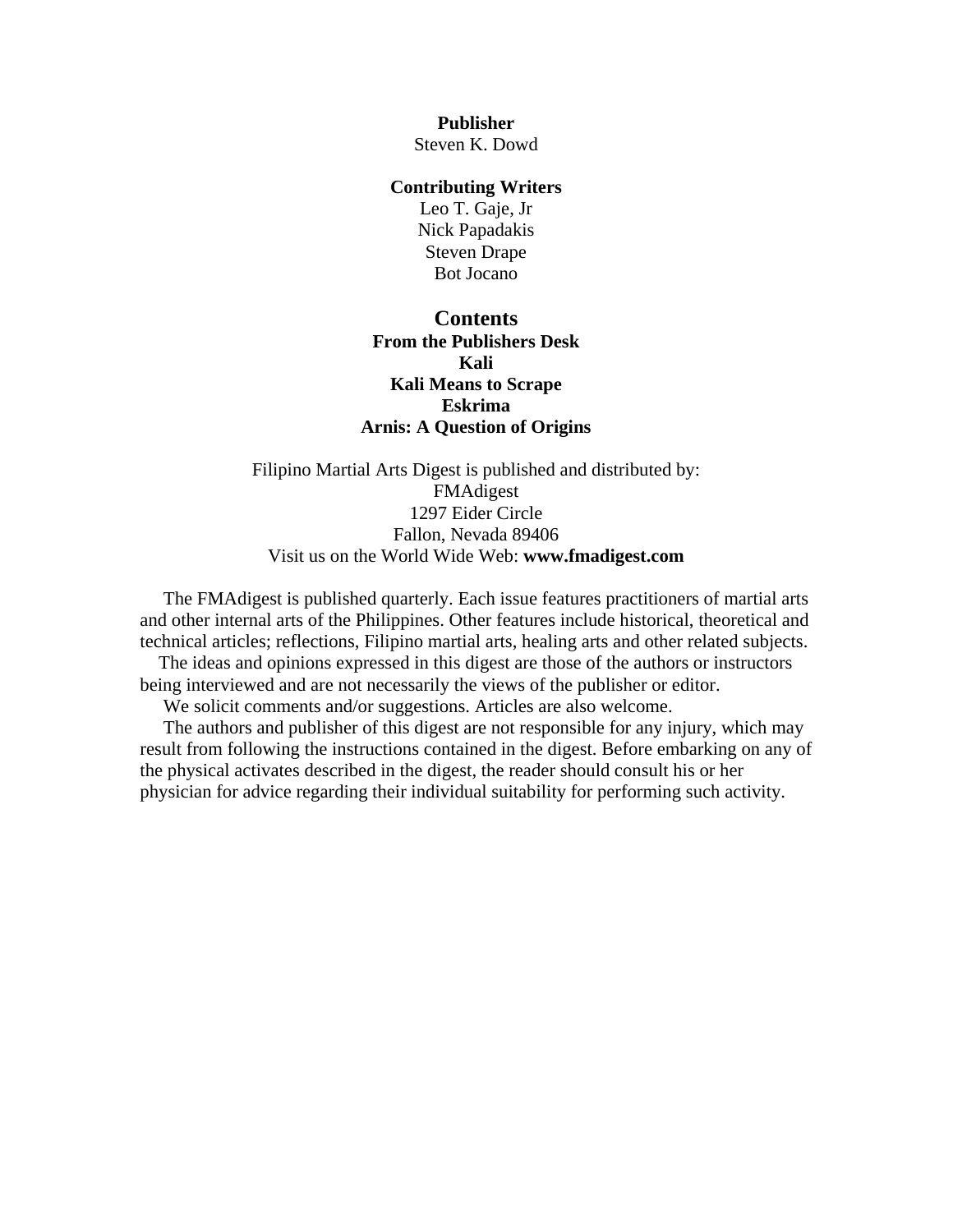# <span id="page-2-0"></span>**From the Publishers Desk**

#### Kumusta

This is a Special Issue that will raise some eyebrows. It seems that when you talk of Kali, Eskrima, or Arnis, there is controversy on where they came from and what they are about. And when you finally think you have the ultimate understanding then you find little things that add, change, subtract from the overall concept.

Well in this Special Issue the FMAdigest obtained permission from the authors to take their explanation, some published years ago. However what is good about this is that the authors have gone over what they wrote before and have updated it and straightened out some of their thoughts on the subject. So you can find their old articles and see the added or changed concept of the original.

Leo Gaje, Jr talks about Kali, Steven Drape talks about Eskrima, and Bot Jocano talks about Arnis. Each is very interesting. Also, included in this issue; Nick Papadakis, talks about his documentary Kali Means to Scrape, which is very interesting and he offers it to the public, if you are interested in purchasing a copy.

Overall, I think this issue is very good for the person that really does not know about Kali, Eskrima, or Arnis. And for those readers that have knowledge it may add just a bit more.

Some would ask this should have been a Special Edition! Well the FMAdigest struggled with this, but has come to the conclusion that even when you think something is set in stone, it really is constantly changing for there is always other Grandmasters, Masters, styles of the Filipino martial arts that are not known and that will make Kali, Eskrima, and Arnis constantly change.

The FMAdigest thinks the authors have given some very good information and it is most definitely worthwhile sharing it with you the reader.

Maraming Salamat Po

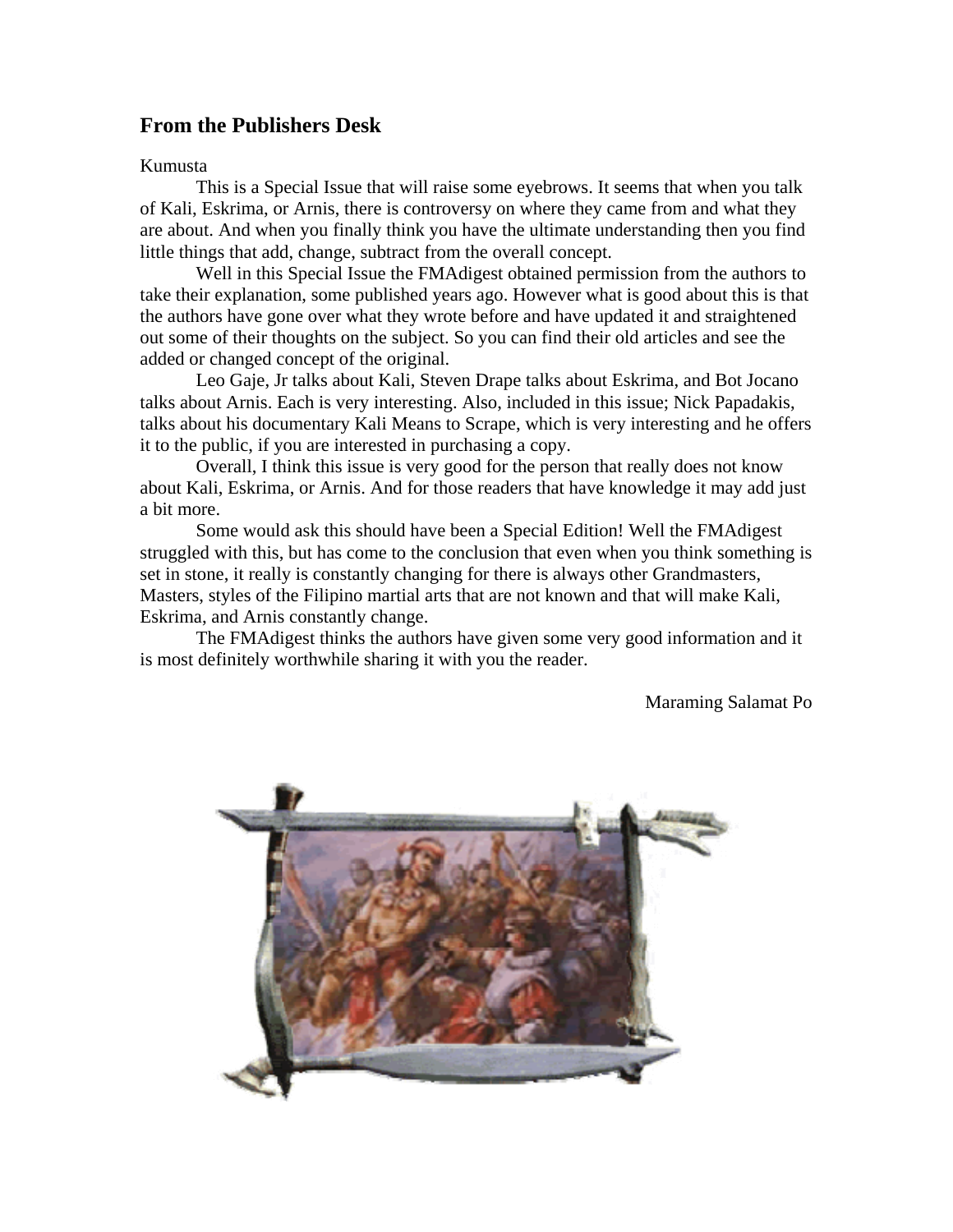<span id="page-3-0"></span>**Kali**  By: Grand Tuhon Leo T. Gaje, Jr. Edited and Provided By: Ron Kosakowski



Kali is the true Filipino culture and discipline expressed in the principles of respect, concern and care represented by the carrying of the Kalis as the status symbol of every Kayumanggi living in the Island. "Kayumanggi," is the original name of the now called Filipino nationality, long before they were referred to as Filipinos." Kali was originally a Hindu influence brought to the Islands over 800 years before the Majapahit Empire that ended back around 1500 AD. The influence of Kali as a culture was deeply rooted among the inhabitants of the 7,100 Islands. It was a culture because it expresses the Philosophy of life with the elements of belief that only life no death, success no failure and good health no sickness. Its not that every human being doesn't feel this way, it

is a strong mentality and belief in this philosophy what keeps the Philippine warrior alive and very healthy. That is because Kali, as a belief, is also a metaphysical energy. If and when you will further your study with Pekiti Tirsia you will then understand the effect of Kali in the area of metaphysics.

Kali, the word can be authenticated in the use of the Filipino language. A Filipino alphabet includes the word Ka as the first letter words of Tagalog is expressed in A-BA-KA-DA-E-GA-LA-MA-NA-SA-TA-U-WA-YA. There is no C in Filipino replacing the letter K with significantly meaningful to the culture of the true discipline, the Kali culture. The word Ka is a prefix meaning Sir, Your Highness, Your Majesty, Your Excellency. Then the word "KALI" is also a prefix to words that describe as adjectives like KALIPAY MEANS HAPPINESS, KALIBUTAN THE WORLD, KALISUD MEANS SADNESS and KALIRUNGAN MEANS KNOWLEDGE AND MORE. Not meaning that KALI, the martial art, is the prefix to these words...this just shows that

KALI as a word, is in the language and a part of the culture. And in Negros Occidental in the mountainous town of Salvador Benidicto, the yearly celebration of Kalikalihan is held every February, every year and this has been done for the past 15 years.

representing the indigenous artifacts and tribes A Kali landmark is found in the Island of Panay called KALIBO, capital city of Aklan province and KALINGA-APAYAO, the province in the north of Luzon that till today still practices Kali under the system called Peka-Peka and in the Island

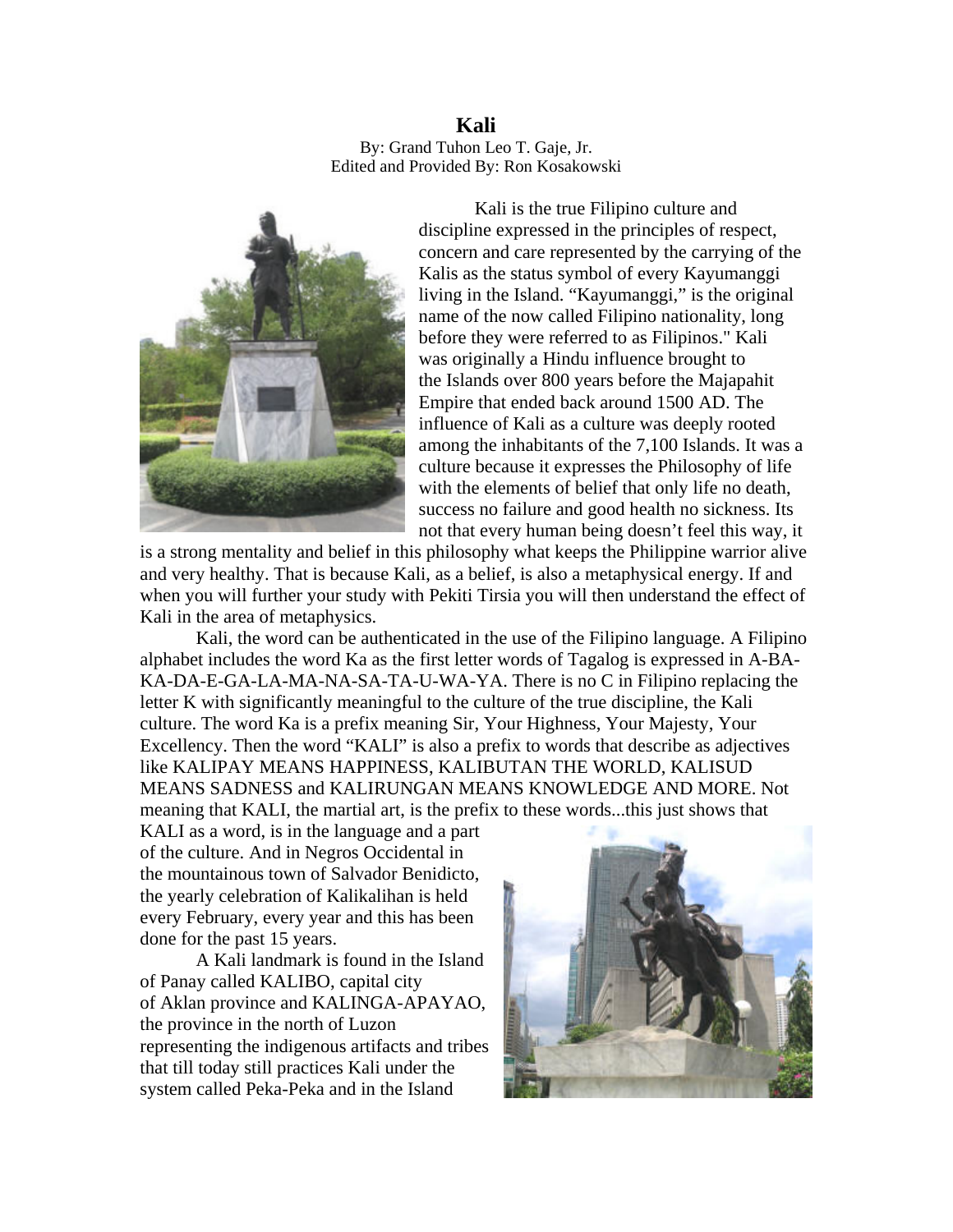close to Mindoro Island to Manila where the inhabitants still practice the system called ALIMASAG KALI.

Kali as a fighting system was kept secret when the Governor Disilio of Manila back in 1776 threatened the Filipino people, "all citizens should not mentioned the word Kali, and carrying of the Kalis was forbidden or else they will be arrested and brought to prison." So the inhabitants kept it and under the pretext of a cane with pointed blade inside the cane. The Filipinos encountered the Spanish soldiers with these weapons which in turn, a lot of Spanish soldiers died. That was a major factor that ignited the Filipino/Spanish revolution in the Philippines which lasted till 1889. This is when Spain lost the revolution and then saved the face of King Philip and Queen Isabella by selling the Filipinos to the Americans in the Treaty of Paris of 1889.

Kali was and still is to this day, considered to be a sacred art by the Filipino people. Every drop of blood that falls to the ground from the Kali warrior was dedicated to the Gods with the utmost promise to revenge and to avenge the death of the Kali warrior. It is well known today that the Kali warriors didn't stop fighting even when a bullet was piercing through their bodies. This is the real proof of the Kali warriors, deep in the provinces of the Philippines, who were true to their beliefs in their philosophy, continued to kill the Spanish soldiers until they won. That is because that strong belief in life and success made them invincible warriors. Kali was so sacred that due to the many different metaphysical practices. The power to disappear in front of the enemy. The power to hack with



the Kalis and cut a body in half. This did not exclude the cutting right into a Spanish helmet as well as cutting into the Spanish Toledo blades in half. If the Filipino warrior was injured there was and still is, the use of special oil to stop the bleeding that would occur during the close quarter encounters. It is well known by many Filipinos about the use of the metaphysical power by killing the enemy at a distance.

Kali warriors of today carry the spirit of the forefathers who watch the activities of every person that teaches or professes the Kali as their own fighting system. It is strongly believed they watch with care and concern that nobody abuses or commercializes the system with the intention of forgetting the Philippines and by remembering the duty to help the children, the poor families and the indigents whose life is miserable because of extreme poverty. Few have met their destiny in the USA as well as in the Philippines because of the wrongful use of Kali. The few had their destiny died in a premature death because they rejected the responsibilities and ignored the power of Kali. Not to mention those people without sense of gratitude and/or the recognition to the old men who taught the true warriors of the Philippines.

As you can see, Kali is a very powerful martial art compared to many of the other Asian martial arts from the physical and to the metaphysical elements of combat. In modern times, this is proven fact because, for the past six years, the Force Recon Marines training under the Pekiti-Tirsia Kali System in the Philippines, there has been no casualties against the many encounters in Mindanao Islamic rebel wars. It is important to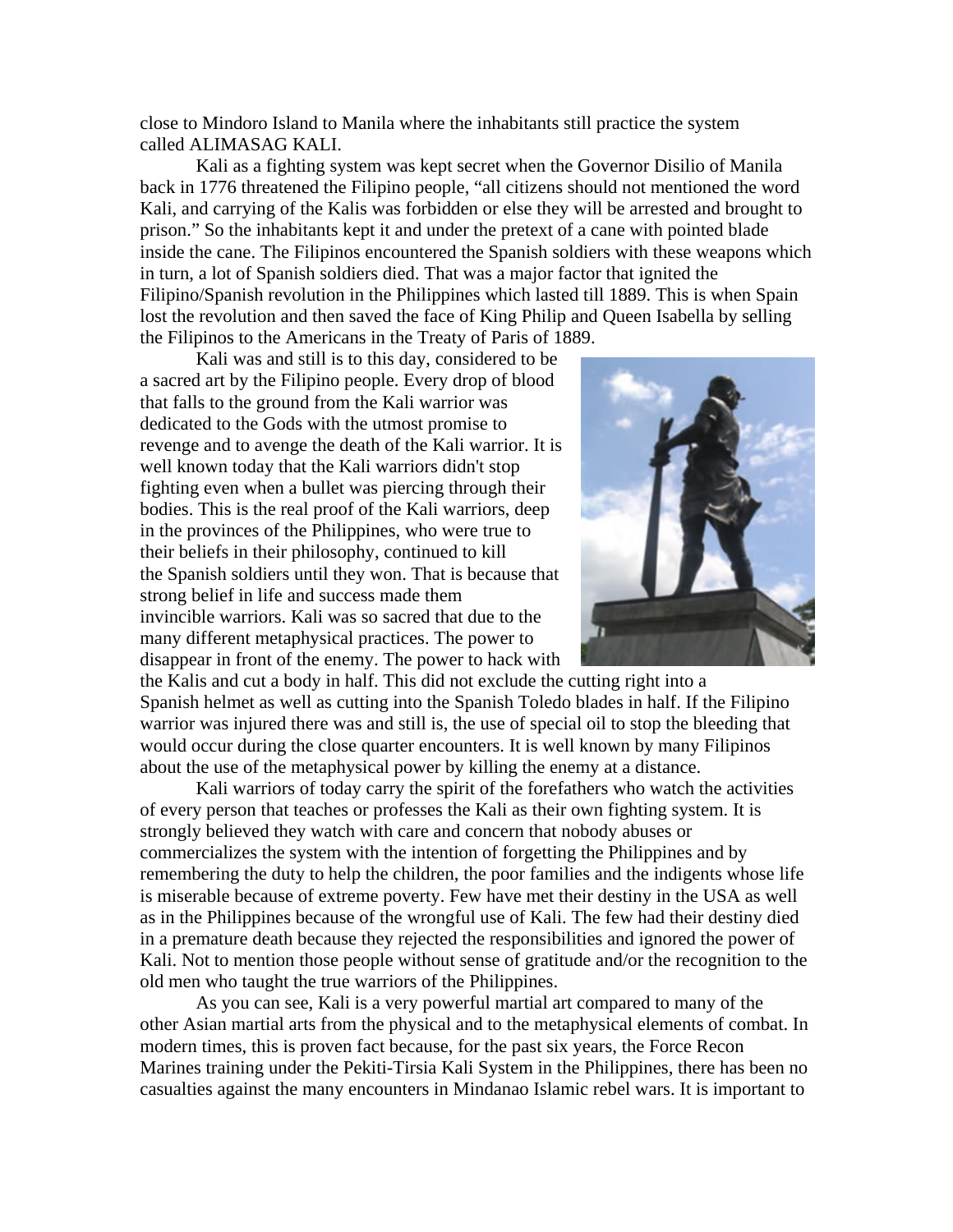understand that once the purity of the practices are followed religiously then there are the feelings of security and confidence within the atmosphere of training and in the execution of Kali techniques. But if Kali is practiced with the mixture of the word Arnis and Eskrima, which are Spanish words, then the wisdom of the martial art will never find the ancient Filipino purity in a person's heart.



Kali, as well as Kun Tao has a long history as successful fighting methods and as a lifestyle in the Philippines. It was the Kali warriors that killed Ferdinand Magellan; as a matter of fact, the research done by the oldest University in the Philippines, UST-University of Santo Thomas recently found evidence that the name of the Datu that killed Ferdinand Magellan is Kalikulapu. So it is evident that the KALI word was significant long before the changes that were made back in 1521. These latest findings by the Arts and Museum of the Philippines, the [Laguna Copperplate](http://www.bibingka.com/dahon/lci/lci.htm) in the beach shore of Laguna de Bay

close to Manila, explains the engraved writings in Babayin, the original Filipino language.

Now, after hearing how Kali is a very common word in the Filipino language and present in the true Filipino culture, you can see how Kali is also a Filipino sense of courage within the culture. It is well known that the Filipinos

cannot be united religiously, politically or socially. But if there is war to fight, all Filipinos can be easily united together in force to fight against any nation of the world if need be.

#### **Practical Self Defense Training Center**

Ron Kosakowski 847 Hamilton Ave (Rt 69). Waterbury, CT 06706 203-596-9073 **[info@psdtc.com](mailto:info@psdtc.com)  [Website](http://www.psdtc.com/)** 

> **PSDTC Forum [Website](http://forum.psdtc.com/)**



**Traditional Filipino Weapons**  Where you can get the true weapons of the Philippines **[Website](http://www.traditionalfilipinoweapons.com/)**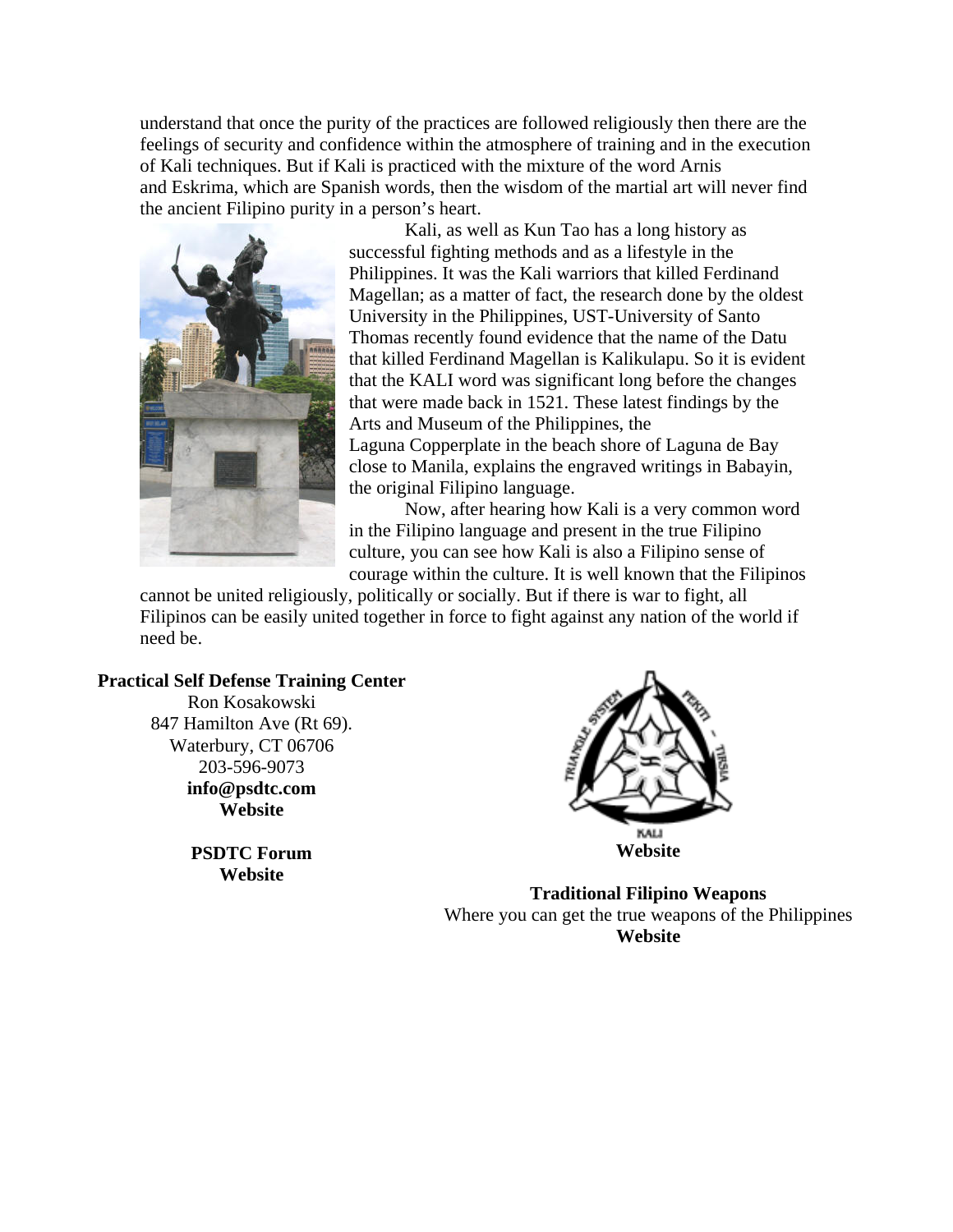<span id="page-6-0"></span>

"**Kali Means to Scrape**" A Film by Nick Papadakis December 10, 2005

North Hollywood, CA - The Martial Arts History Museum was proud to present a special screening of the soon-to-be released documentary "Kali means to Scrape" this newly produced film was created by producer Nick Papadakis.

"Kali means to Scrape" shows the reality of men who fight with blades and the culture that surrounds it. What are revealed are their strength, their brutality, and their humanity. The



documentary explores how Filipino men have taken their means of survival and forged it into a higher art. Baston, Escrima, Arnis and Kali are some of the names given to these skills that go beyond being a martial art.

The documentary was recently filmed in the jungles of the Philippines with elderly masters of the Filipino arts sharing their experiences and providing unusual learning methods.

*The FMAdigest reported this event in Vol3 No2, and talked with Mr. Nick Papadakis about doing an article on the film that he has made. The following is the article to just give you the reader a taste of what Mr. Papadakis went through to make this film and a brief on what it is about. If you have a chance to obtain and view this film it is highly recommended that you do.* 

What can I say about a film except watch the film. However, I was asked to write about it. It is called "Kali Means to Scrape". What does the title mean? See the film. I am only being partially difficult. I did not know of any films about Filipino martial arts so I made one. If a film is half way good, it looks easy to make and people will say, "I can do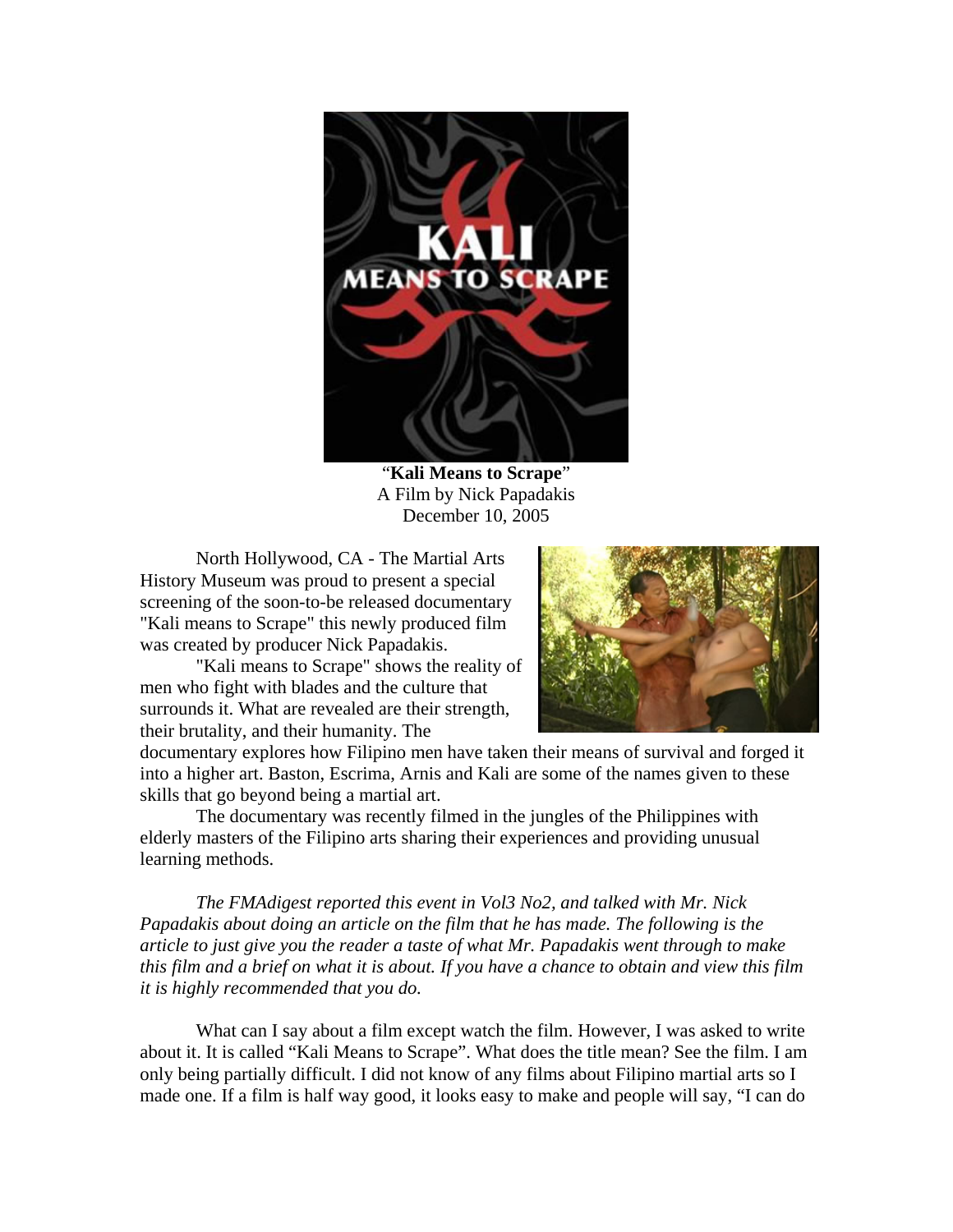that" Well, you are right. You can and should. That is what I did. However, It was not easy to make. It took eighteen days to shoot and 2 years in Post Production. Actually that is a lie. It was shoot in about eight days but took 10 days to convince the people to open up to me and two years to edit, due to the voice-overs, writing and recording the music. Oh ya don't forget cover art and DVD art. All the verbiage for the cover and DVD too.

Often times when you shoot a documentary you have your thesis already in mind. Sometimes you write a script according to your research and then go and shot images that reinforce your thesis. You gather as much info as you can. I felt that form could have more biases so I opted to go the other route. I took my camera and just turned it on. I would capture as much as possible. Some things made more sense when I shot them; some things did not make sense until I watched them over and over again at home. Upon coming home, I had the daunting task of creating a story line. Although, the documentary happened the way it is presented. The time line was juggled in order to make a more cohesive storyline for the viewer. It was not important to me to make a video encyclopedia of styles and techniques. I wanted to capture the feel, show the things I loved about art. That was the informal nature of art, the personalities, and art of the art.

**Day one of shooting**: As I came down for breakfast with my gear ready to begin. The locals said, "Don't worry about shooting today. "Swim, have lunch, enjoy the beauty that is the Philippines" They were right it is beautiful. However, one way to not enjoy a place is to tell someone to enjoy it, right now.

**Day two of Shooting**: as I can do for breakfast with my gear ready to begin. The locals said, "Don't worry about shooting today. "Swim, have lunch, enjoy the beauty that is the Philippines" They were right it is beautiful. However, one way to not enjoy a place is to tell someone to enjoy it, right now. And so on.

**Day three of shooting**: I am starting to get it. I did not come down with my equipment this time. I sat down to coffee and enjoyed a nice conversation with the locals. I found out many things about the culture and how the art is practiced. After a full day of eating, swimming and conversation, I believed myself to be calibrated to the vibrations of the island, i.e. chilled out and receptive.

**Finding my first Bastonero**: Walking along the street of Murcia in Negros Occidental, I came across an old man. This man was skin and bones and was smoking a cigarette and walked with a cane. He looked like he was ninety years old. My guide introduced and said he was a Bastonero. That cane must have had more uses than to walk with. We asked if he would show us something. He swung his cane in a simple almost dismissive manor. My guide said in Ilongo "No really swing it so he can see the art. There came the angles although short in duration. I was able to see the art in a few motions. It was well worth it to talk to the old man. He was tired and had to stop. We walked on.

**The Good, The Bad and the Gaje -** Grand Tuhon Leo Gaje or Grand Tuhon Leo T. Gaje as he known to his friends appears in the film and shows us how he was trained by his Grandfather, Conrado Tortal. Whenever, I pointed the camera at him; he obliged with a performance worthy of an Oscar. However, I don't think he is acting. He has an ability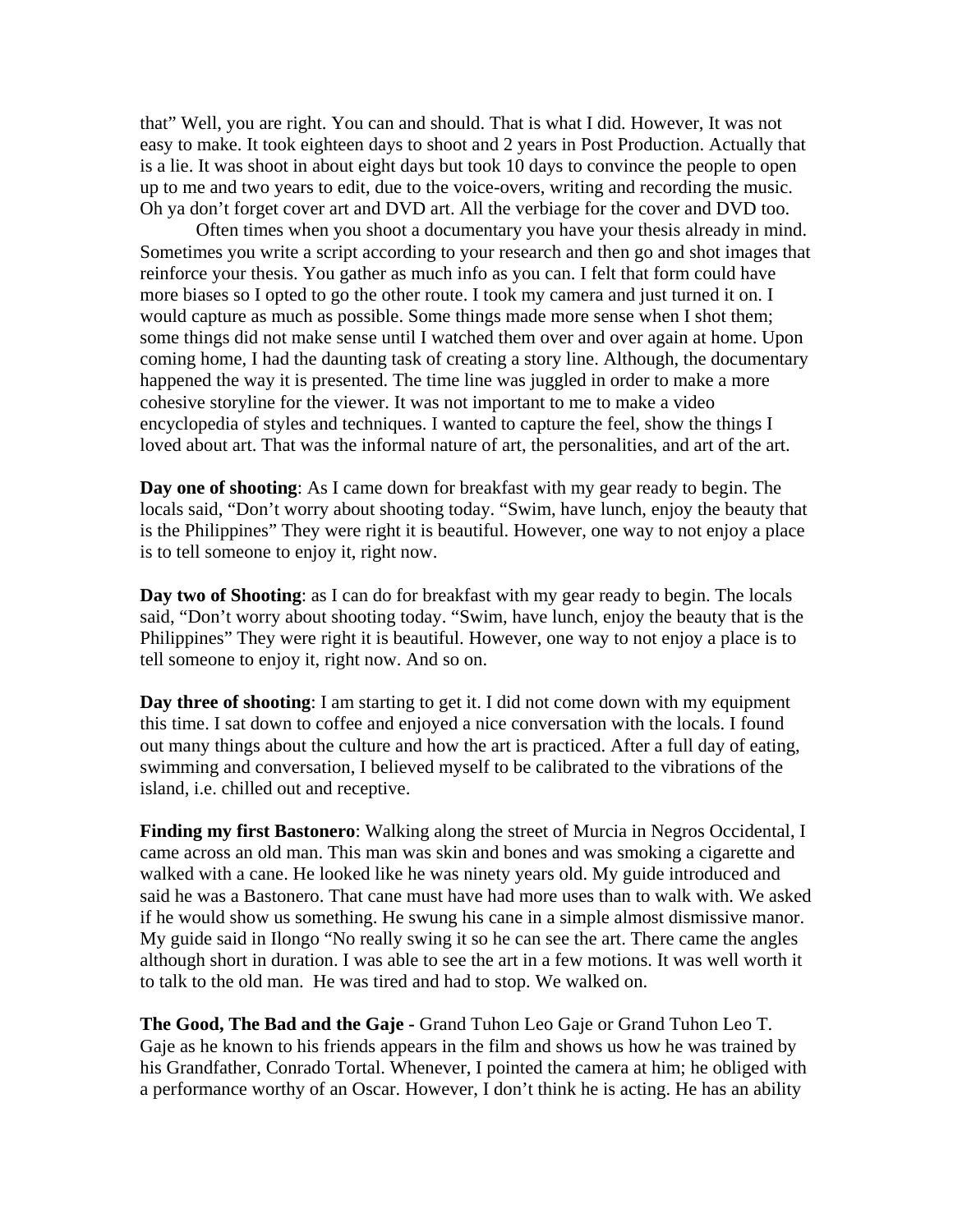

to be in the moment just like his art of Pekiti Tirsia. As it was taught me the object is not to learn pattern after pattern, but to react, act and move even when you don't have an answer for a n attack. The mere act of not freezing can be a solution.

I would never speak for someone else however, it seems that just as I might call action or rolling; I want to see something happen. When

Grand Tuhon Gaje picks up a stick, sword or knife it is not to stand around and do nothing. It always has purpose. It is a performance it is to make a point. You can see it in the film. Kali is for the bold.

#### **Common Men with Uncommon traits:**

The art of these men was not always flashy and sometimes ugly in terms of our modern matrix influenced demo tournament culture, although I am quite certain anyone of these men would not have any trouble landing a full power shot on me at any time. I marveled at their jovialness as they talk about their art, but how willing they were to take on any challengers. There was no arrogance just matter of a fact. No need for them to hold a grudge, debate or discuss. Just action.

**The music of the film**: The music supervisor was Phillip " Fish" Fisher of Fishbone fame. He was in charge of creating a musical landscape that was as varied as the Philippines themselves. The Philippines being a place where East meets West and old meets new. We decided to start out with a few acoustic guitar standards. We used two guitar players named Gerard Garcia and Neil Saurez to create the traditional sounds. Of which I can be heard playing a third guitar and bass. Then Dave Rothburgh wrote the more ambient compositions. The songs include the Good, the Bad and the Gaje, The Duel and the jazz driving music. For the modern rhythmic modern sounds come from



the band, Helios Jive. They created the music for the intro historical documentary. The background music for my stickmaking shop, and travel music. It is not an accident that so much jazz has made it into movie. Jazz is well known for its improvisational aspects just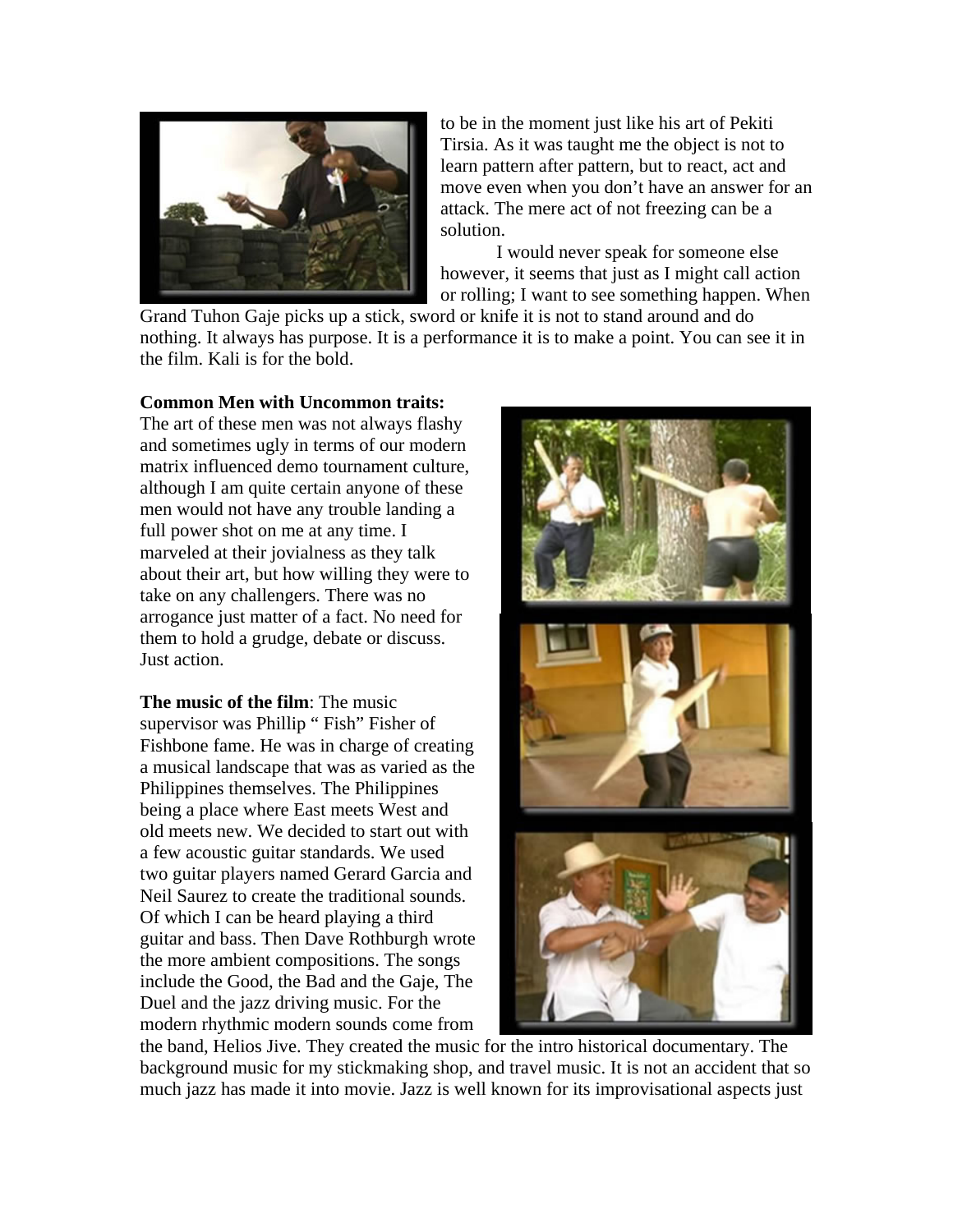as the arts of the Philippines are known for the ability to adapt and create on the spot. The rapper Deploi was employed to create the overall theme of the movie "Kali Scrapin" a Wu Tang Clan-esque rap about the realties of one on one combat. I feel like Kali always needed a good theme and this one is it.

**Some of the Musicians Pictures**:



The two guys are Helios Jive **[www.heliosjive.com](http://www.heliosjive.com/)**



The guy with the skullcap is Deploi **[www.deploi.net](http://profile.myspace.com/index.cfm?fuseaction=user.viewprofile&friendid=3845455)**





The Drummer is Phillip "Fish" Fisher

The Guy with the Soulpatch is Dave Rothburgh

## **The last words of the film**:

You will be a righteous man always, you are not a troublemaker, you don't provoke anybody, you defend the helpless, you can inflict damage to them physically, and using Kali you have the right to defend yourself

## **What others have said about the Movie**:

This DVD takes you on a journey into the heart of stick fighting, Dog Brother Nick "Pappy Dog" Papadakis captures the past and present Kali culture in the Philippines with an intimacy like no other Kali film has to date. With quality cinematography and production, "Kali means to scrape" allows the viewer, whether an avid practitioner or virgin of the art, to become inspired. "Kali Means to Scrape" was originally shown to me, with pride, by Guro Dan Inosanto. Enough said!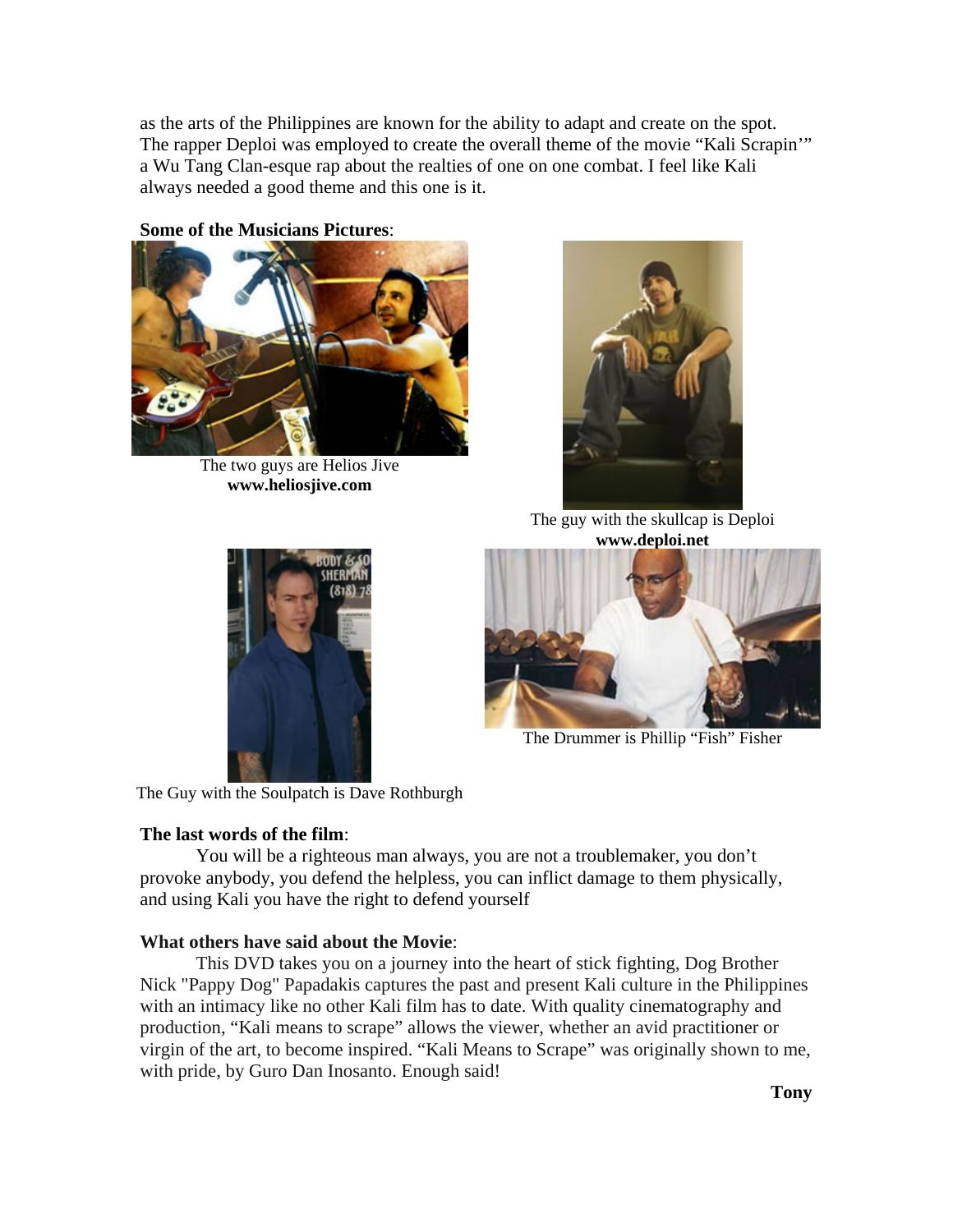Wow, what a cool insider view of Filipino knife culture, Nick really hit it on the head with this one, few of us ever get a chance to visit the mecca of the Blade arts let alone allowed to hear the stories from the masters them selves, I was impressed at their humility and simple but honest approach to mortal combat, the images can be as humorous as they are disturbing. If you have not yet seen this documentary you are really missing something. Just my .02

#### **Dave**

I just received and viewed your new video "Kali Means to Scrape". It was terrific. It is so refreshing to see the real thing. Kali, escrima, arnis or whatever name it is called is not a gentlemen's sport. It is about life or death survival. Thanks for portraying it as it really is.





Kali Means to Scrape \$35

**Contact**: Nick Papadakis (818) 762-9538

**[Click Here to Buy](http://bloodsport.com/product_info.php?cPath=6&products_id=77)**



**[www.bloodsport.com](http://www.bloodsport.com/)**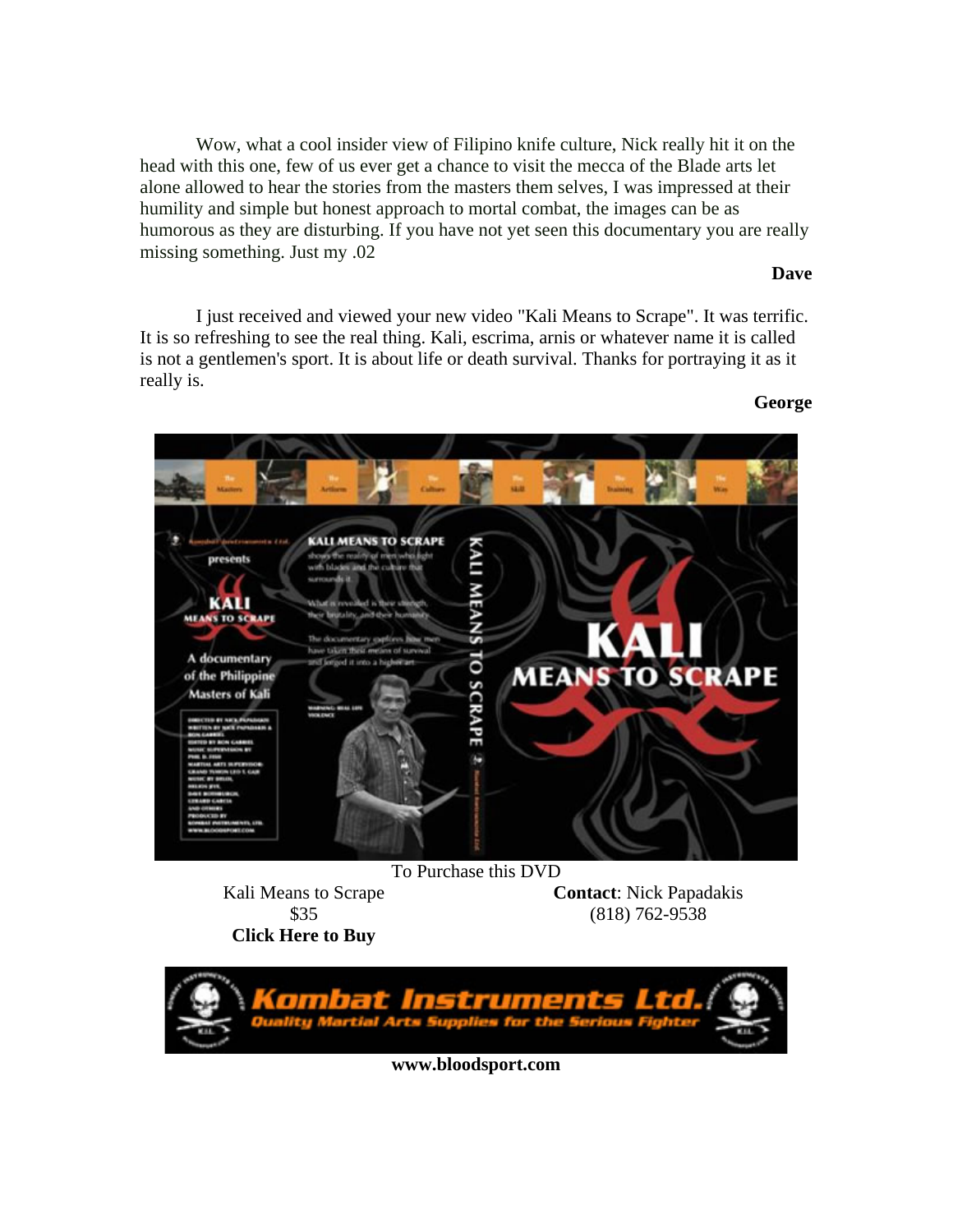## **Eskrima**

By Steven Drape

#### <span id="page-11-0"></span>**A Misunderstood Art!**

 When eskrima (or arnis, kali, etc.) was first introduced to America, it was done mainly as a seminar art. Of course there were a few schools, mainly near large Filipino communities around the country, but the majority of martial artists were not exposed to the Filipino arts until Remy Presas, Leo Gaje, Dan Inosanto and others began doing seminars. Unfortunately, to make the Art more marketable, the way it was presented often caused people to get some wrong ideas about what the Art really is. In some cases, the Art was simplified to make it easier for seminar students to learn; in other cases, things were actually changed to fit the legal climate of the US. One of the biggest mistakes was in marketing the Art as an add-on to other arts. Many magazine articles were written stating how much stick training had added to someone's Tae Kwon Do, or Jujitsu. This helped foster a climate where today, even some instructors believe some of these incorrect ideas heard over the years. This article will attempt to explode a few of the most common fallacies about the Filipino martial arts.

 Some of the most common misperceptions/fallacies about the Filipino martial arts are:

- 1) That fighting ranges exist as specific and separate areas of instruction.
- 2) That training beginners in double stick exercises can "create" ambidexterity, or develop fighting skills in the off-hand at the same time as in the strong hand.
- 3) That knife training (learning disarms, offensive and defensive techniques) can make the practitioner able to fight with a knife without suffering injury in a real encounter.
- 4) That stick techniques cannot be executed at extremely close range.
- 5) That eskrima is only a weapons art, not a complete fighting system.

**1**. That fighting ranges exist as specific and separate areas of instruction

The idea that there are specific and separate fighting ranges, and that practitioners only focus on and train in one range (i.e., long range, middle range, short range) is untrue. The fact is that any particular style developed due to the restrictions of the local terrain and the body type and physical ability of its creator, but nearly every real encounter involves all fighting ranges at some point.

Eskrimadors from heavy forest or jungle areas developed thrusting styles and used longer sticks, because slashing and striking were not practical in the heavy foliage. Movement would also be completely dependent on the vegetation.

The styles that developed in the rice farming areas used linear footwork patterns, where circular and sidestepping movements were impossible, because the small raised paths between each rice paddy limited the options. The eskrimador could not make very heavy strikes as well, because the ground would be slippery, so the style basically focused on blocking techniques and middle range, measured blows.

The styles that developed on open areas or plantations were able to take advantage of the terrain and use more aggressive slashing and striking attacks, along with more complicated footwork. These practitioners would have begun at long range, looked for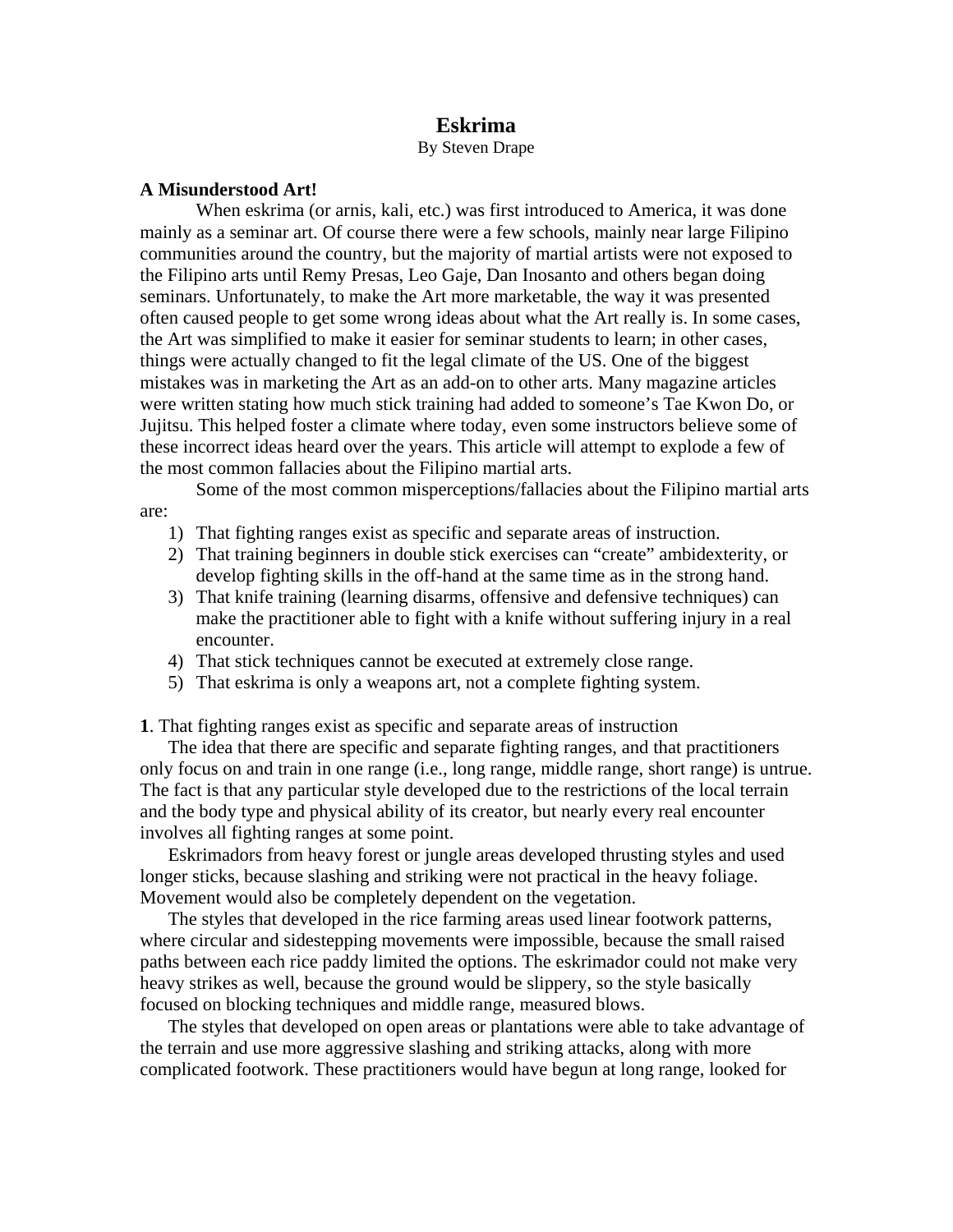openings and then closed to middle or short range to strike. If they were still able, they would have immediately moved back out to long range to prepare a new attack.

The systems that today claim to be close-range developed within the cities. Fighting in doorways, alleys and small open areas dictated the length of the weapon and the most effective techniques. The increased use of the stick instead of the blade also dictated a closer range, because now one can grab the stick, where a blade demands more room. If these eskrimadors were taken out of the city to one of the other types of terrain mentioned above, their fighting style would have quickly adapted, because a close-range, urban style in heavy jungle or in wide-open fields would have been disadvantageous if the practitioner had no closing or other long range skills. The same is true in reverse- the jungle fighter would have quickly shifted to a more effective style after moving to the city.

The point to be made is that eskrima is a style of fighting that takes whatever the environment gives, and makes it work. To call oneself an eskrimador is not to limit oneself to a single fighting range or a particular weapon, and any system that makes that distinction is doing a disservice to its practitioners. Real fights constantly flow back and forth between all three ranges and one must be prepared to handle whatever happens, wherever it happens!

**2**. That training beginners in double stick exercises can "create" ambidexterity, or develop fighting skills in the off-hand at the same time as in the strong hand.

The idea that, beginners should begin practicing with their offside hand to become ambidextrous, or the idea that the sinawali (as it is taught in the US) is going to make someone a good fighter with his off-hand is ridiculous. The fact is to learn to fight effectively with even one's strong hand takes years of instruction and practice. To make the claim that one can be a better fighter by taking practice time away from the strong hand is silly. Some people ask, "What happens if your strong hand is injured during the fight?" Think about it- if your opponent was good enough to injure your strong hand, or disarm you, what makes you think that your weaker hand would have even a remote chance against his attack? A practitioner's time would be better spent working on his empty-hand vs. weapon techniques, since that at least has applications of its own. Even the idea that the skill will transfer to empty hand fighting is flawed, because in any style of fighting, there are strong /weak sides, and a fighter will always adjust his style to take advantage of his strong side.

Even in the Philippines, double stick fighters are very rare, and among those who do use double sticks, the style often consists of using one stick strictly as a blocking tool while fighting with the other. There is nothing wrong in doing the sinawali drills (or the broken six, or the heaven and earth, or whatever a particular style calls it), but it should never be presented to students as training to fight with double sticks, because it definitely is not. They are helpful for beginners, however, in some ways; one use they do have is to make sure that muscular development in both arms remains relatively even.

If a practitioner wants to become a double stick fighter, or wants to be able to use either hand to fight, he should first master his strong hand, then let his strong hand teach his off-hand. You can, of course, train hard for many years and learn to use the off hand just as well as the strong hand. After both hands can execute techniques well, then try to integrate the two hands to work as a team. Unfortunately, apart from tournaments and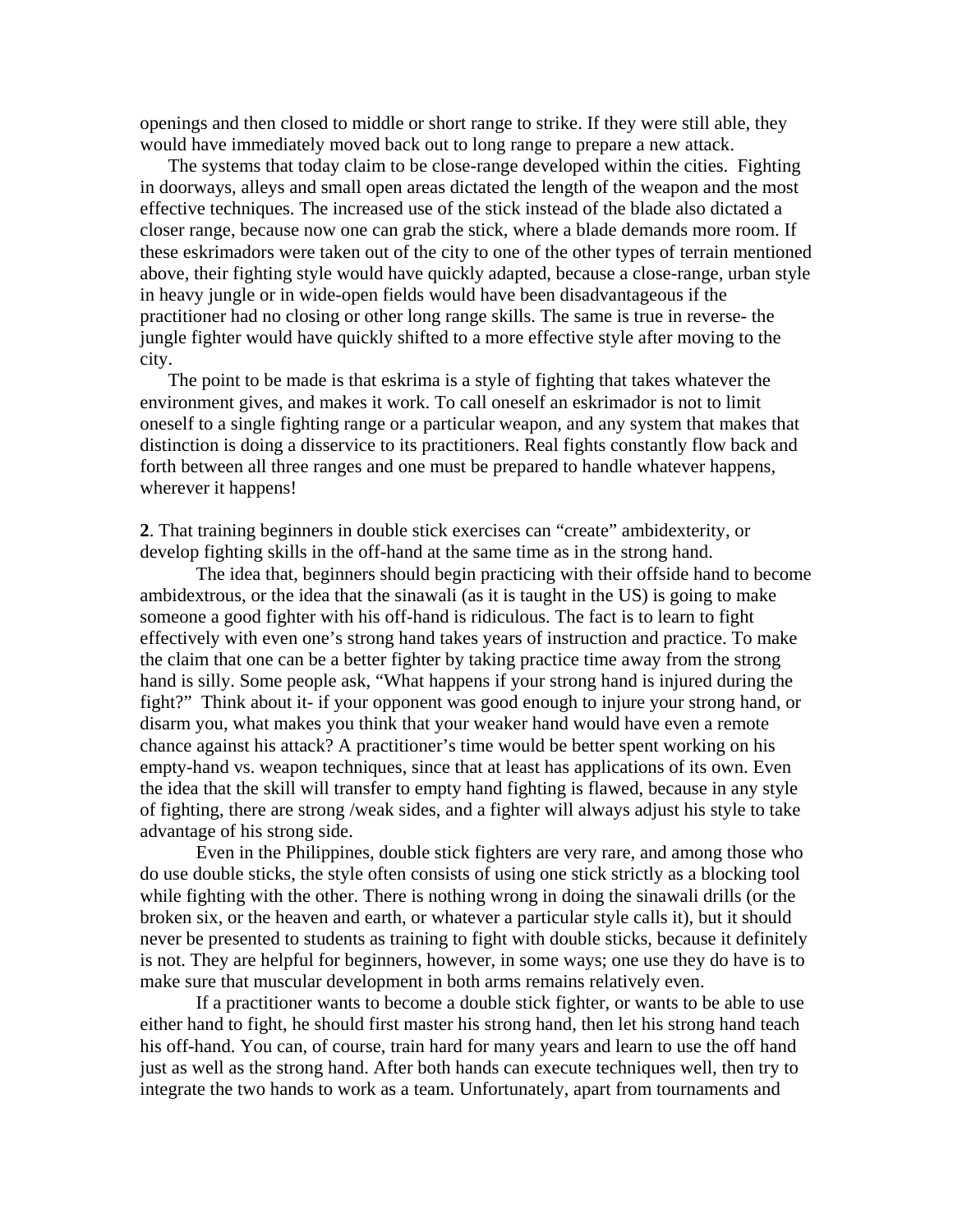forms competition, the eskrimador may find that the practical applications are few and far between, and that his training time might have been better utilized, but that is for the individual to decide for himself.

**3**. That knife training (learning disarms, offensive and defensive techniques) can make the practitioner able to fight with a knife without suffering injury in a real encounter.

It is a fact that knife fighting results in getting cut, and anyone who claims that they can fight with knives and not get cut is not telling the truth, plain and simple. If you ever meet a teacher who claims to have had a lot of knife fights, ask to see his scars, because if he doesn't have any, then he also didn't have the fights. In fact, even a 10-year old is dangerous if he has a knife, because power is not needed to inflict damage. Even against a gun, if the gun is not drawn and ready, the knife is the more dangerous weapon at close range.

A few years ago, some police departments sponsored a test to see how armed officers would do against a surprise attack by a knife-wielding assailant, and the results were dramatic. It was found that the officers were unable to draw their weapons fast enough to save their lives from any distance inside about 20 feet. A well-known eskrimador participated in this exercise as the assailant, and in nearly any scenario, was able to "kill" the armed officers. "Well", you ask, "what's the point in training to defend against knives if you are going to get cut/killed anyway?" The reason is simple. With training, you may be able to redirect the cuts to non-fatal areas, while at the same time, preventing your opponent from further attacks. It's a question of surviving, not avoiding, getting cut.

There is another misconception about knife training, and it is the most important for survival in a real encounter. In many schools today, the training often focuses on tapping drills, and passing the opponent's blade back and forth from side to side, using the back of the hand and forearm to maintain contact with his arm. To put it bluntly, this is dangerous. While gaining a feel for where the opponent is at any one time is a plus, overall you are learning more bad habits than good ones.

First, because cuts cannot be avoided, it is wrong to practice giving your opponent additional chances to cut you. In a real encounter, you must judge the proper timing and distance and when the attack is made, deal with it. That means avoiding or redirecting the attack and making your own response immediately. Every time you successfully live through an attack but do nothing to your opponent is just giving him one more chance to kill you. Dealing successfully with a knife attack means either disabling your opponent, disarming him or getting away, and the first two require you to grab, strike and/or close with your opponent.

Second, because you do need to block, grab, strike or parry with your hands, using only the back of the hands is another error. While the reasons people give for using the back of the hand are valid to a point (fewer blood vessels, tendons and ligaments are better protected, etc.), they can't make up for the loss of sensitivity, and the resulting decrease in available responses to an attack. Using the back of the hands is effective for drills and training, but in a real life-threatening situation, you must be prepared to grab and parry with your hands, which means you must use your palms and fingers. Also, in a real fight, the resulting flood of adrenaline (the fight or flight response) gives the impression of slowing things down. Your focus becomes sharper and your increased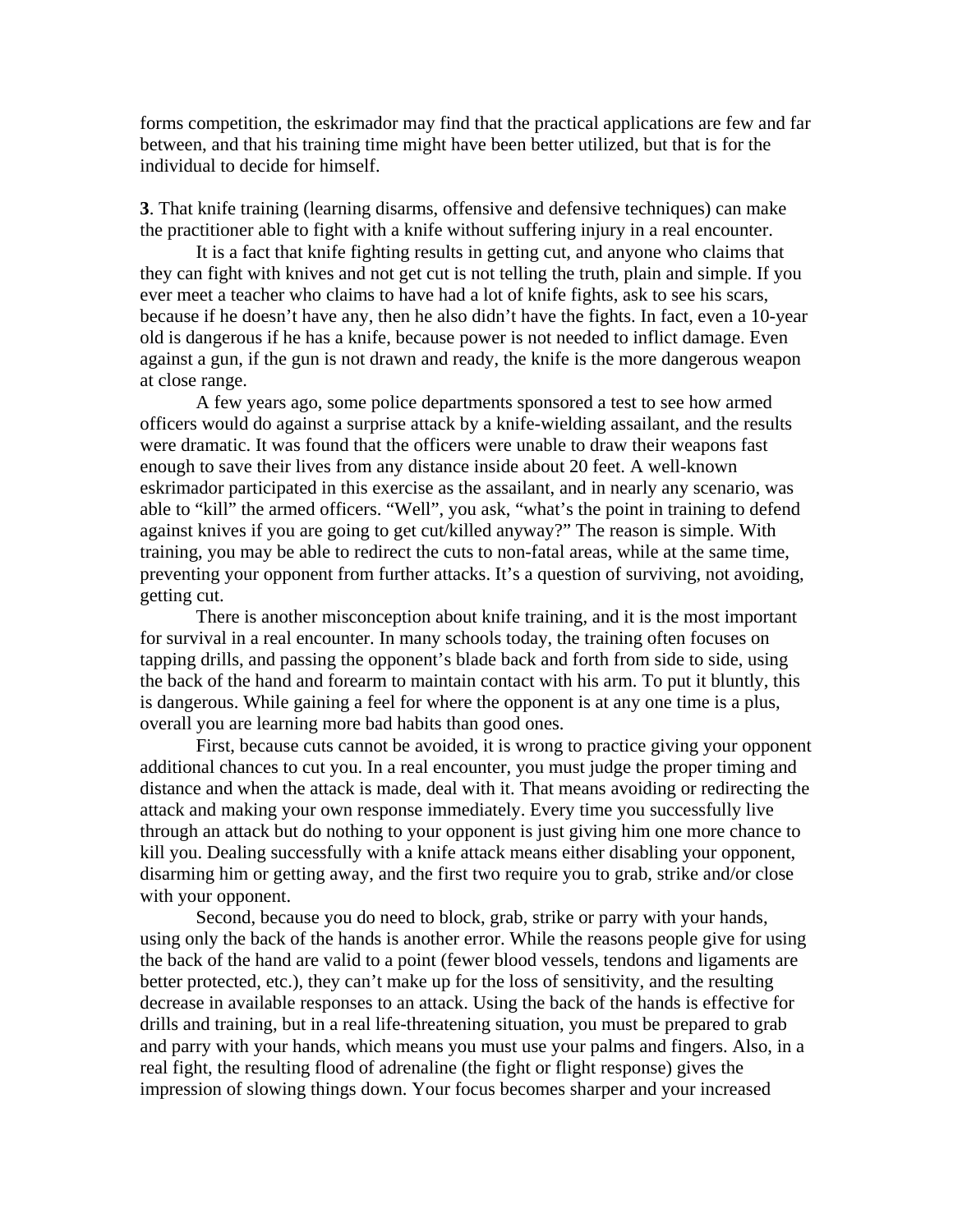concentration allows you to accomplish things you can't normally do in training. Unfortunately, as we've already said, you will probably still get cut, but better your palm than your throat!

**4**. That stick, or long weapon, techniques cannot be executed at extremely close range.

The main reason for this misconception is that some styles teach a blade-based Art, and the particular slashing and drawing strikes necessary when using a blade are best done at long and middle range. Many modern stickfighters, particularly those training in Cebu styles, do not use the blade-based attacks. The older stick styles that imitated bladetype attacks with heavy sticks, often flattened to resemble blades, depended on powerful strikes, using the same striking motions as a blade. More recently, using a stick has often meant that attacks have changed to emphasize speed and accuracy more than raw power, and the means to execute these types of attacks are available at very close range. Using the wrist to snap, and the waist to develop axial torque has replaced the arm and shoulder extension as the source of power.

At very close range, nose-to-nose, a modern fighter can hit any target from low on the right side, across the entire upper body, to low on the left side- a full 360 degrees. Being able to do this requires constant practice to develop the wrist flexibility necessary, and as the range of motion increases, so does the strength of the snap. The learning process also includes training to generate a great deal of power with little or no room. The same basic principles that apply to the 1" and 3" punches apply to these strikes.

Accuracy is also extremely important to being able to fight effectively at close range. When all the power is focused in the tip of a stick on the snap, it is imperative that the tip hits its target. A snap to the temple that instead hits high up on the side of the head will not accomplish its intended purpose.

Another important area of training for close range stickfighting is to learn how to create space when you need to. This does not involve stepping out, or moving away, but instead works on recognizing that between two bodies, there is a great deal of available space depending on the angle of upper body lean and the movement of the hips, in and out, for each fighter. Because of the design of our bodies, when we are standing toe-totoe, we can each lean away and create as much as 3 or 4 feet to execute techniques. If we add to that slight shift of the feet, we can see that space for the techniques is the least of our worries!

**5**. That eskrima is only a weapons art, not a complete fighting system.

Unfortunately, this is one of the strongest fallacies about eskrima, due to the fact that it arises from more than one reason.

The first reason is the most obvious one. When the Art was first brought to the West, it was taught almost solely as a seminar subject, and was promoted as an add-on to whatever system the student was already studying. This was done in order to get the word out to as many people as possible as quickly as possible, but in the rush, very few sophisticated empty hand techniques were put out because they didn't fit into the scenario that had been created. If you advertise that this is an add-on to the student's art, then you can't make it too complete, otherwise it might be too difficult to justify the teaching methods.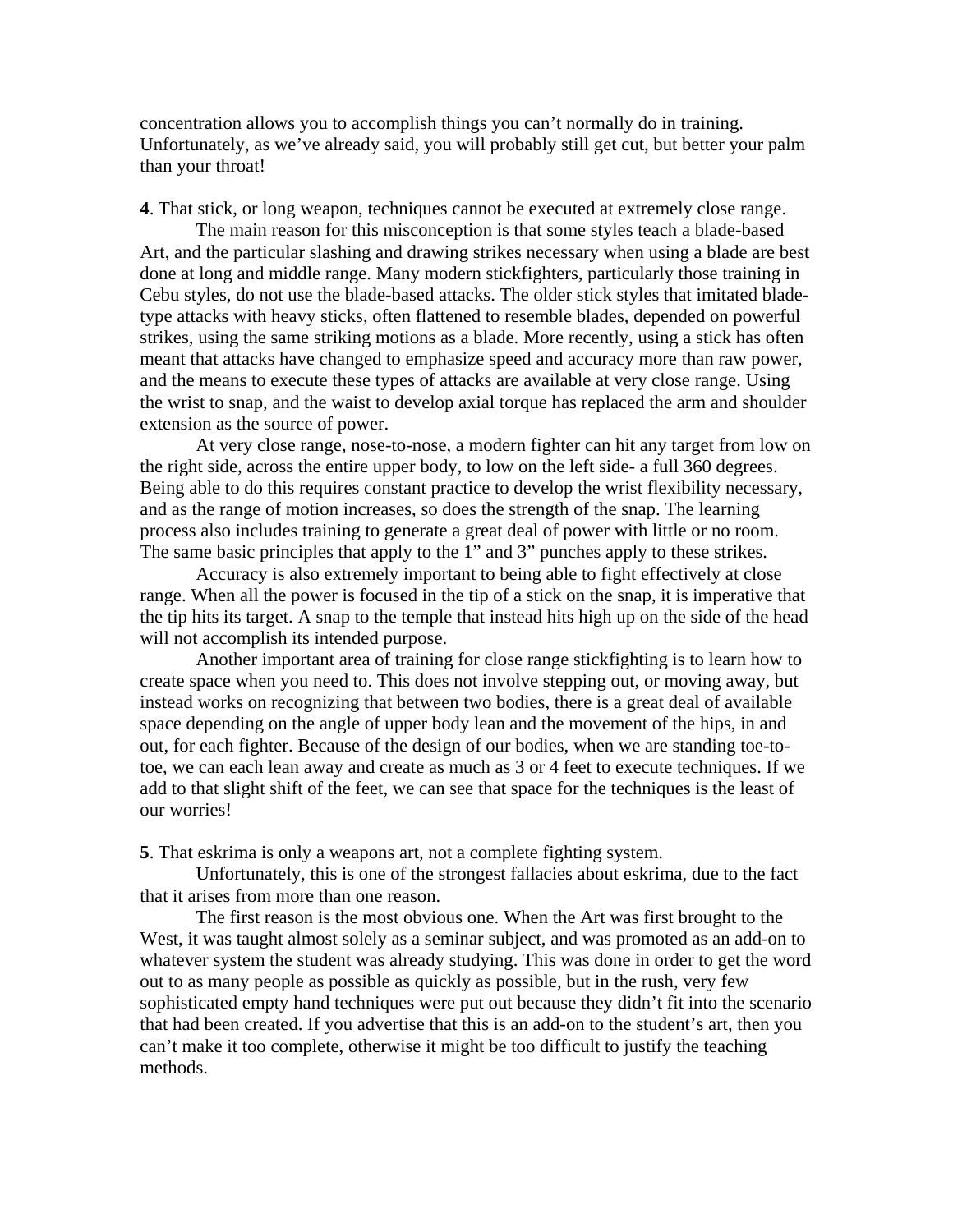The second reason has to do with the Art itself, and the wide range of variations in the details practiced by individuals. In actuality, there is no specific empty hand system that accompanies eskrima. Since styles of eskrima vary so widely among practitioners, why should we expect that all have the same empty hand system? In this respect, the Filipino arts are like the Chinese. If we look at the terms eskrima and gong fu, then we begin to see some similarities. There are hundreds of styles within the gong fu umbrella, with a wide variety of weapons, empty hands and kicking styles. Most of these styles have a more specific name to call themselves than just gong fu. In eskrima, however, where there are at least as many styles of fighting as there are in China (maybe more, due to the nature of the geography of the Philippines, with over 7000 islands), we don't seem willing to recognize these differences.

Many eskrimadors practice a form of fighting called pangamut, which is basically Filipino boxing, with throwing and locking techniques added in. Others use fighting styles brought from other places and adapted to complement the eskrima stick techniques. These include judo and jujitsu, silat and Chinese-based Kuntao. There is the local grappling style, dumog, and many styles of kicking, with names like Sipa, Sikaran, Pananjakman, etc. Finally, there are eskrima practitioners who developed an empty hand system based almost completely on the motions of the stick and the knife, and these vary even more due to the differences among the practitioners in the way they use their sticks. The fact is, all are eskrima, but none are like any other.

If we add the first problem to the second, we can see things a little clearer, perhaps. The seminar styles of eskrima that were first taught in the West were actually aggregations of a variety of eskrima styles. Presas, Inosanto and, more recently Sulite, all taught systems which were drawn from many teachers and many styles. There's nothing wrong with this, but it does cause a problem for the Art. We need to stop thinking of eskrima as a single Art. It is not. Now that the Art is accepted as a legitimate system in the martial arts world, it is time to allow it to find its proper place. As happened to karate in the 50's and 60's, and gong fu in the 60's and 70's, eskrima needs to be recognized as a general term for a country's fighting style, and the various systems within that style should now be exposed.



#### **The History of Eskrima**

Over the years, there have been so many versions of the origin and history of eskrima that the average practitioner doesn't have any idea what is the truth and what is fiction. This article has been researched in the Philippines, on the islands of Cebu and Negros. Hopefully, we can clear up some of the unknowns concerning the Art, and provide a basic framework for future efforts in researching the Art.

The history of eskrima in Cebu begins with the cultural migrations that took place in the past. The Philippines has had several invasions of different peoples and cultures, and each pushed the previous people farther inland and onto less

desirable land. The most relevant migrations to the discussion of eskrima were the arrival of the Sri Visayan people, the Majapahit Empire, and the Spanish colonization. Nearly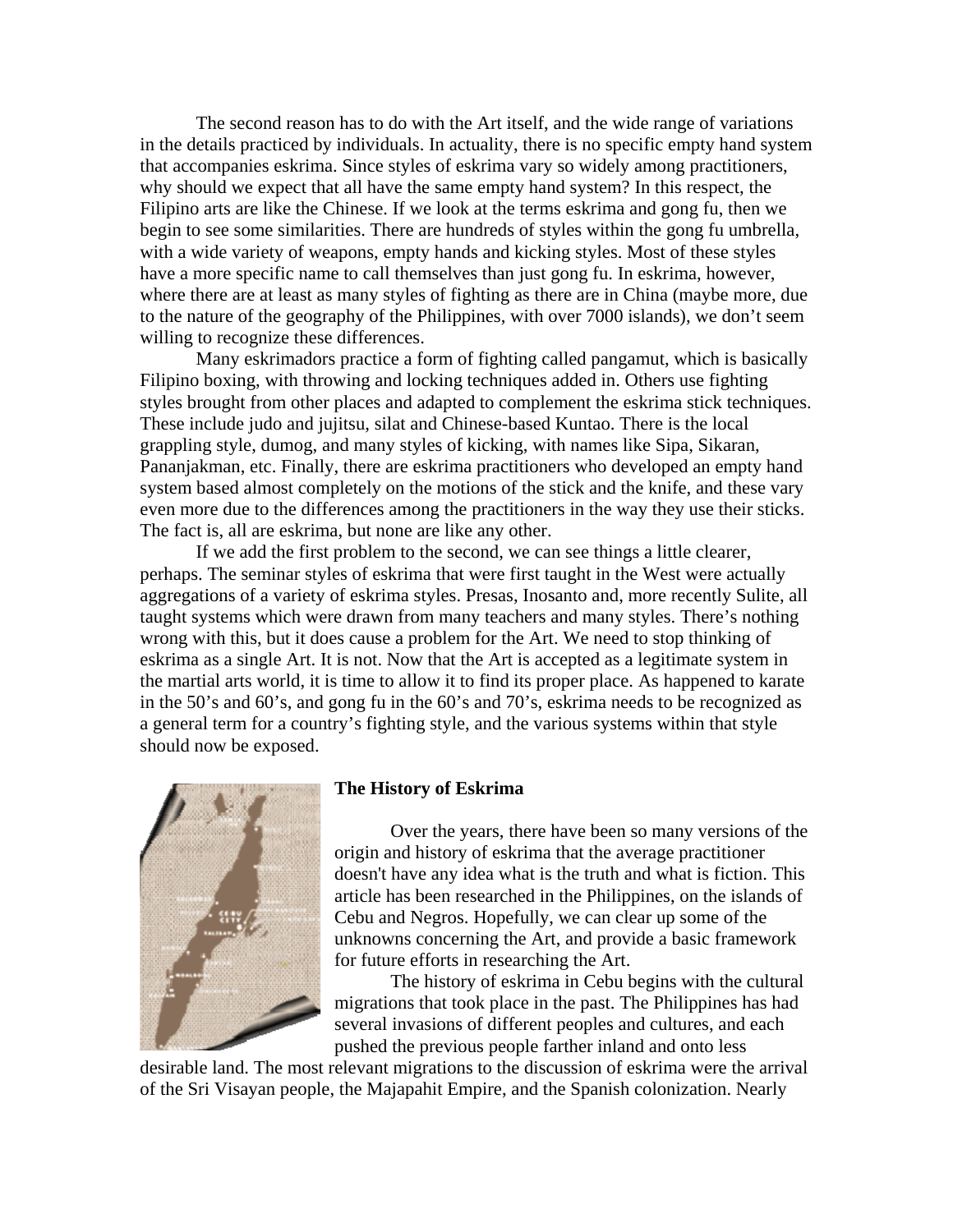every book that has been written recently about eskrima has talked about these parts of history.

The Sri Visayan culture conquered most of SE Asia, extending from the Indian sub-continent into the Indonesian archipelago. They did not extend into the Philippine islands, at their cultural peak, although individuals did come when under pressure from later invading cultures. Their influences can still be seen today in the temples and other monuments they erected. These influences also extended to the writing systems. Before the Spanish arrived in the islands, the Filipino language was written in Sanskrit, a writing style common to India. They also spread their fighting styles all over the area. It has been suggested that the various SE Asian systems, like Silat, Bersilat, and the many forms of eskrima all evolved from the Indian systems of 1000 years ago. Even today, the word used in Negros for Qi or Ki is prana, a word with Indian origins. There are many similarities among these Arts, far more than exist with the northern Asian systems of China and Japan.

According to the book Isla De Los Delitos, written by Don Baltazar Gonzales in 1800, in Madrid, Spain, the Sri Visayans came to the Philippines because they were pushed out of the rest of SE Asia by the arrival of the Majapahit Empire, a Muslim culture. The Majapahit Empire emerged in the 14th century to defeat and overthrow the Sri Visayans. They conquered Malaysia and, except for the island of Bali, Indonesia. The Majapahit Empire never reached farther north than the island of Mindanao on the Philippine island group, but its presence did have an influence on more northern areas.

The Muslim religion did reach farther north in the Philippines, however. A Muslim missionary, an Arab named Sharif Makdum, had arrived on the island of Sulu in 1380, quite a while before Christian missionaries arrived. By the time of Magellan's arrival, only the central Visayans were still animists. All of Mindanao and most of Luzon and Leyte were Muslim-dominated regions. The Sri Visayans fled before the Majapahit to occupy the central part of the Philippines, what is known as the Visayan Islands today.

At that time, most weapons in the Philippines were fire-hardened sticks, spears and the rare metal blade. It has been suggested that the Art came to the Philippines with the Sri Visayan people, although there were a large number of peoples already there who were pushed back into the interiors and mountains by their arrival. These indigenous groups were already expert users of spears, bows and other more exotic weapons, such as the blowgun and the yo-yo, which was used by dropping it out of trees on animals, and could be drawn back up if the attack missed. The various peoples were expert in the use of these weapons, but it does not appear that they had any type of a systematized fighting system. The Sri Visayans changed that. They brought with them a warrior culture that was used to using metal blades, and that learned how to use them in a standardized manner. They would have also brought their blade designs, such as the kris.

There is the legend of the ten Datus of Borneo who came to the Philippines in front of the Majapahit advance. They all settled in different areas of the island group. Datu means prince in the Sri Visayan language, and Datu Mangal settled on Mactan Island, which is a small island off the coast of the larger island of Cebu. He is credited with bringing the art of stickfighting to Mactan Island. Lapu Lapu was his son, and was the Datu of Mactan Island when Magellan arrived. Sri Bataugong and his son Sri Bantug Lumay are the ones who brought the art to the island of Cebu, and Sri Humabon was the son of Bantug Lumay. Other groups were the tribes of Datu Puti, and his wife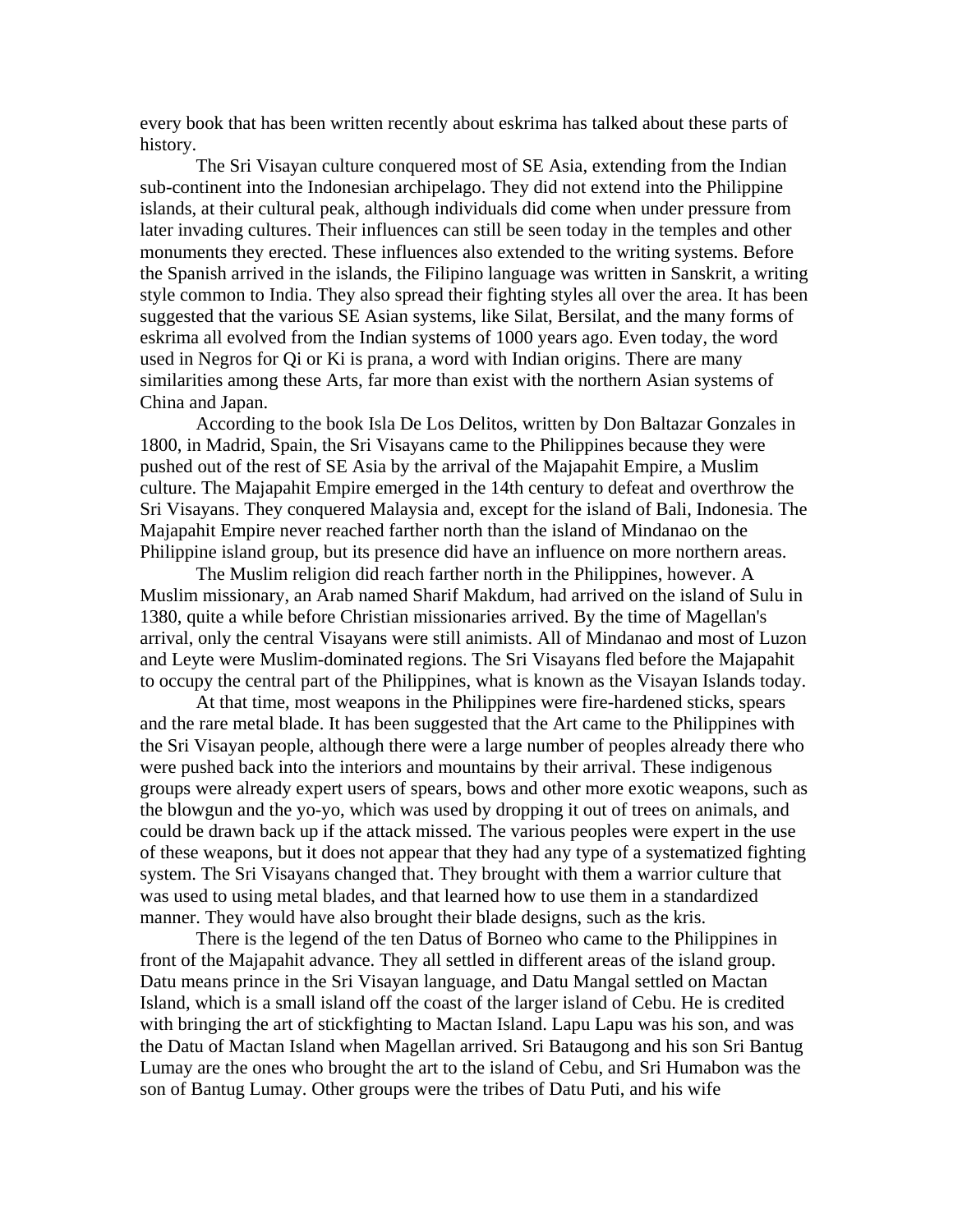Pinangpang, and Datu Sumakwei, with his wife Painangan (a.k.a. Aloyon), who settled on the island of Panay. Datu Balensuela and his wife Dumangsil settled the farthest north, in Taal, Batangas, and the Batangas style of eskrima still today more closely resembles the Cebu style than the other Luzon styles. The remaining Datus and their wives were Bankaya (wife- Katurong), Paiburong (Pabulanan), Padohinog (Ribongsapaw), Dumangsol (Kabiling), and Dumalogdog (Lubay, but she was not his wife). They settled in various places around the Visayan Islands, including Limasawa on Camiguin Island. It should be noted that many of the names seem Spanish in origin, and many experts now discount the legend altogether, but it makes a good story.

It must be remembered that a quality blade was probably the most valuable thing a person could own in those days, and only the very rich or members of the upper classes could afford them. Also, since the Art was almost certainly brought by the conquering Sri Visayans, they would not have willingly taught the conquered local people. Even 150 years after the Sri Visayans came to the islands, it was probably true that most of the expert practitioners were members of the upper classes, the conquerors. It is unlikely that the average farmer or commoner at that time had been taught, or even had the time to try to learn on his own. The idea that every warrior in the Philippines was walking around with his kris or kampilan is completely in error. While this has changed over the last 200 years, especially in Mindanao, it was not so at that time. The arrival of the Spanish brought a large increase in the number and availability of bladed weapons to the Philippines, and the Filipinos were quick to take advantage of this, but most fighters were still using sticks until that time. The most likely scenario is that a Datu and his nobles would have carried blades, and the rest of his war band would have been armed with the sticks and spears documented by Pigafetta. This same scenario was true in Europe during the time when bladed weapons dominated fighting. The actual number of mounted, heavily armored knights was actually very small. The majority of armed men were made up of spearmen or bowmen.

Sri Humabon was the Datu of Sugbu (Cebu) when Magellan arrived in 1521, and was already involved in a dispute with Datu Lapu Lapu at that time, over land supposedly stolen from Lapu Lapu's father in the area of the sea channel between the two islands. Because of this dispute, Lapu Lapu was already training and drilling his men for war with Humabon. At first, Humabon was quite happy to deal with Magellan, because Lapu Lapu was very famous for his strength and fighting ability, and Humabon hoped to be able to use Magellan and his cannon to his advantage. One legend about Lapu Lapu's strength was that he could throw a pestle-sized stick through the trunk of a medium-sized coconut tree.

When Magellan arrived in Cebu, he had his ships fire a cannonade to impress the locals. Humabon, upon meeting Magellan, asked what was the meaning of the cannonade, and what did the strangers want? He told Magellan that if they came for friendship and trade they were welcome, but they also had to pay him tribute as the ruler of Cebu. Magellan refused by declaring that they could not pay tribute to any ruler less than the Emperor Charles, and that if the Cebuanos insisted, they would have to fight. Humabon decided to be friendly and offered an exchange of gifts. Rajah Awi of Limasawa went to Magellan's ship to prepare the way for Humabon's nephew, who was bringing the gifts from Humabon.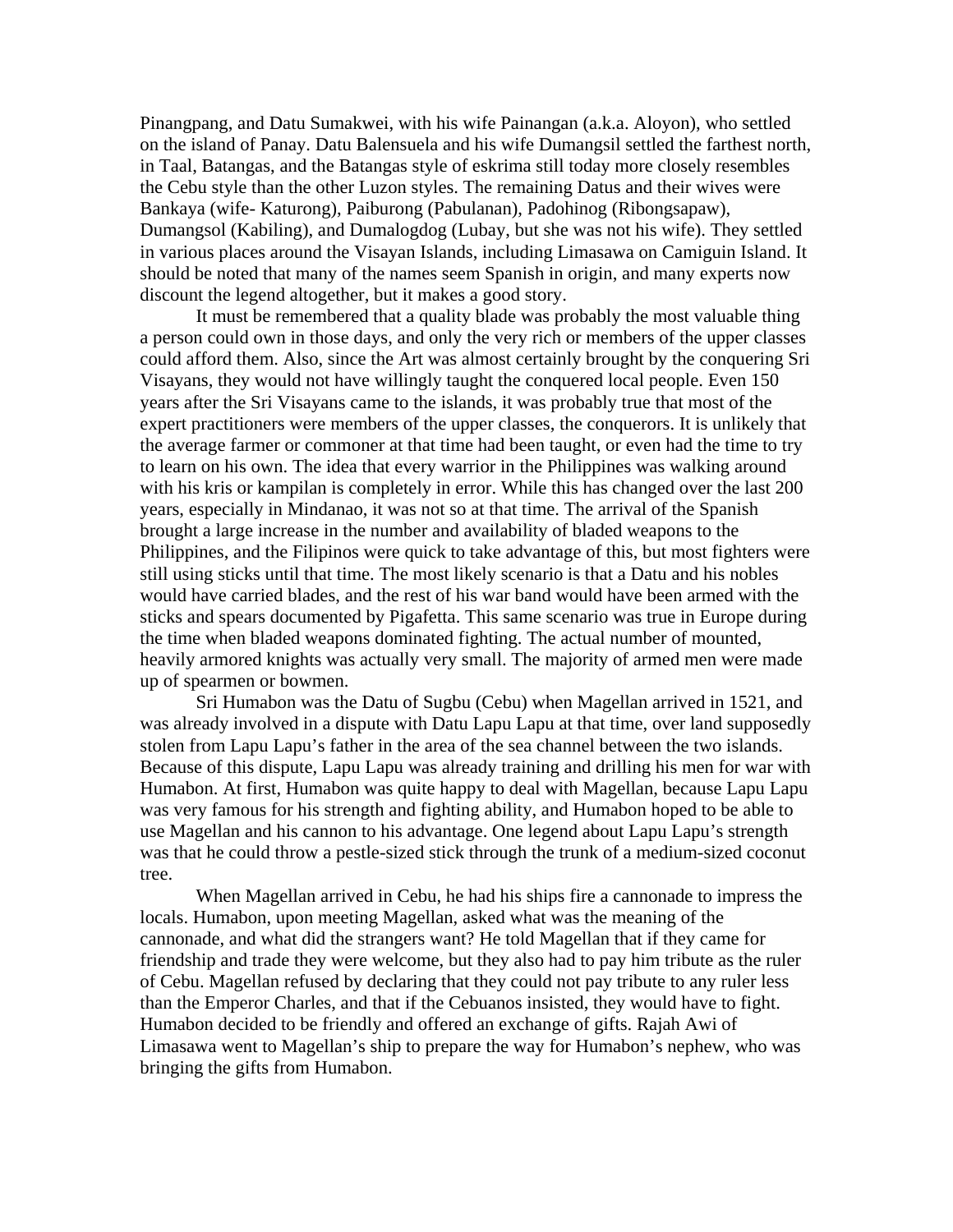Humabon's nephew and a large delegation arrived on board and Magellan immediately launched into a long speech about Christianity. He spoke of God, redemption and of baptism. After his speech, he asked if the Cebuanos wanted to be baptized and they all agreed! At this, Magellan is said to have wept and promised perpetual peace. The exchange of gifts followed, with the Cebu delegation-giving swine, goats, fowl and rice. The Spanish gave white linen cloth, a rich robe of yellow and purple silk made in the Turkish style, a red bonnet and a rosary.

When the delegation returned to Humabon, Pigafetta (the chronicler of Magellan's travels) and a delegation of Spaniards accompanied them, and he described Humabon as "...short, fat and tattooed. He was naked except for a loincloth and an embroidered cloth around his head. Gold earrings hung from his ears, and there was a gold chain about his neck."

After allowing the Spanish to dress him in the red robe and bonnet, Humabon provided some entertainment. This consisted of young girls singing and dancing, while food and drinks were served. Unfortunately, the Spaniards ruined the opportunity by getting drunk and, in the course of the drunken party, attacked and raped some of the 50 dancers, who happened to be virgins. The encounter ended with the Cebuanos chasing the Spanish back to their boats. It was after this event that Magellan attempted to get Lapu Lapu to come to Cebu.

Lapu Lapu's fight with Magellan occurred because Magellan had landed on Cebu Island and was dealing with Humabon. Magellan sent word that he wanted Lapu Lapu to come to Humabon's place to meet with him, and Lapu Lapu refused. It is unknown whether he refused because he did not want to talk to Magellan, whether he felt that a summons was beneath him, or that he just did not want to go to the place of his enemy, Humabon. In any case, Magellan took his men to bring him by force on April 27, 1521. Actually, the fight was extremely one-sided. Most of the soldiers did not make the trip to fight Lapu-Lapu, because they did not want to row the boats all the way across the channel. The force was made up mainly of religious types, cabin boys and cooks, and Magellan's syncophants. They were outnumbered at least 10-to-1, never even made it fully onto the beach, and Magellan was killed.

After this disastrous battle, the remaining members of Magellan's expedition returned to Cebu, where Humabon invited them ashore for a feast. Pigafetta was taken ill at that time, and so remained on board with the men left to tend the ships. Because of his illness, he survived to return to Spain, because Humabon and his men fell on the feasters and killed them. The survivors on the ships quickly weighed anchor and left for Spain.

Miguel Lopez de Legaspi arrived in Cebu in 1565 with 400 men, but met with firm resistance from the local ruler, named Tupas, who was the son of Humabon. Tupas had been 5 years old when Magellan came to Cebu. De Legaspi stayed in Cebu for 3 years, but since the local economy was subsistence-based, meaning the people just picked fruit and caught fish each day for their food, there was nowhere near enough extra for 400 Spaniards. The Spaniards were forced to constantly travel to other islands to trade for, gather or steal food. What finally forced the Spanish to leave Cebu was the arrival of a large force of Portuguese from Malacca. Since the Philippines was in the Portuguese half of the world, as decided by the Pope, they did not take kindly to the Spanish trying to settle there.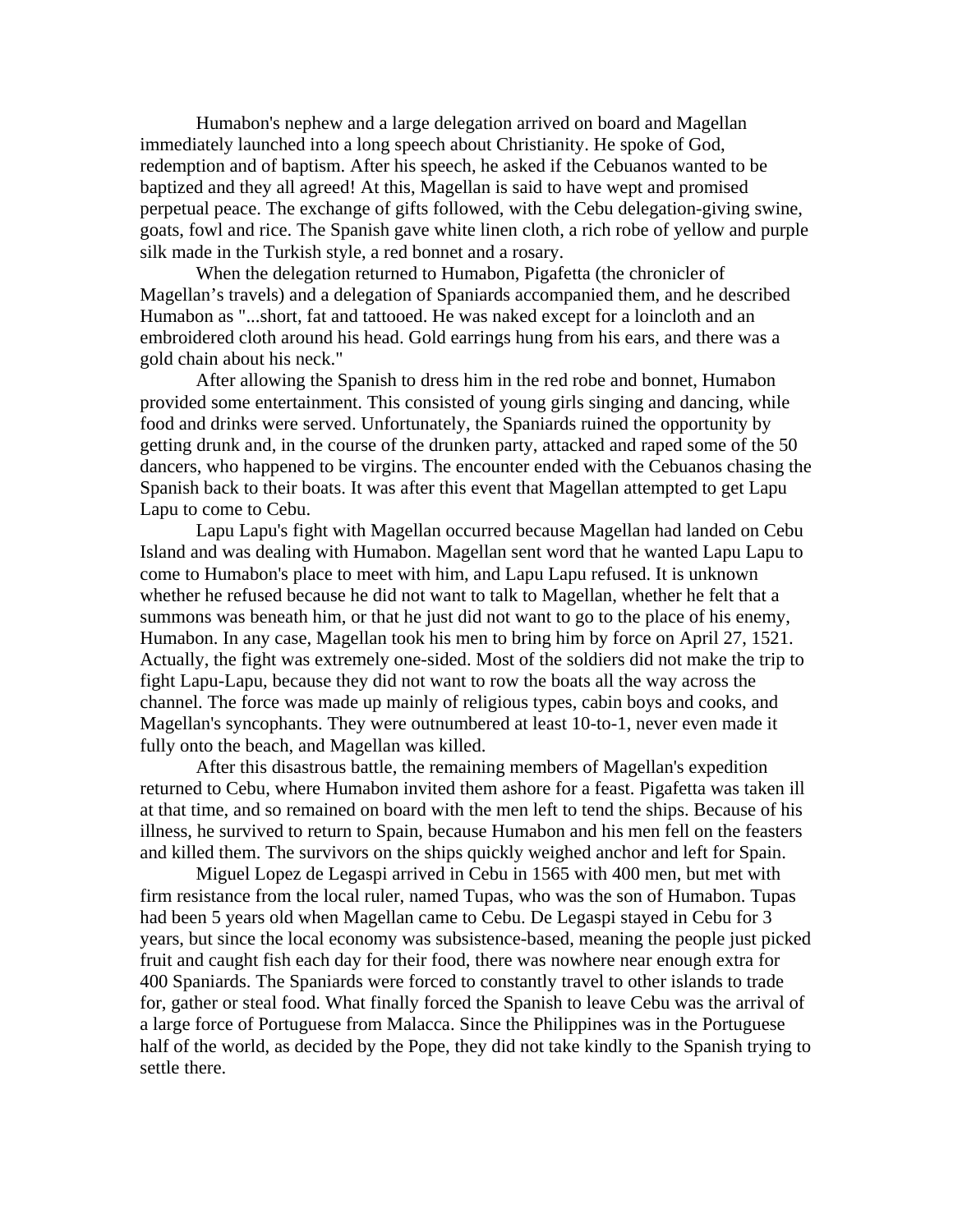The Portuguese had made frequent trips to the Visayan Islands in the preceding years, and the people were terrified of them. Just a couple years before, the Portuguese had sacked the island of Bohol, to the south of Cebu, taking more than 1000 men, women and children as slaves. Because of this fear, the Spanish were able to gain a small measure of trust from the Filipinos by guaranteeing that they were not involved in the slave trade.

Legaspi left and went to what would become Manila in 1568 and found it under Muslim control, ruled by Rajah Sulayman and others. Legaspi eventually established the first Spanish settlement in Leyte, and began spreading Christianity. At that time, the Spanish were already very impressed with the local styles of fighting. They knew how Magellan had died, through the chronicles of Pigafetta. De Legaspi told of having witnessed an exhibition in Abuyog on the island of Leyte by the local chief, named Malitik, and his son, Kamutunan, in the local fighting arts.

In the beginning, the Spanish made good use of the locals fighting abilities. Each conquered tribe or island group was then used to provide soldiers to attack the next. In the end, the Spanish controlled nearly all of the central and northern Philippines, and only a relatively small number of troops had been needed to do it. The Spanish, despite repeated attempts over several hundred years, never conquered the Muslim tribes located on the southern island of Mindanao. One history states that the Spanish made 38 separate attempts to conquer parts of the south, and never won even an inch of soil!

The arrival of the Spanish also brought their styles of fighting, notably the espada y daga fencing style, which the natives quickly adapted to their own styles. From the late 1500s into the 1700s, blade fighting developed steadily along fencing lines, heavily influenced by the Spanish style of fighting. The Art as practiced in the Muslim south was not influenced so much by the Spanish, and today shows a much greater resemblance to forms of Indonesian silat.

The Spanish style kept the dagger back near the hip and, in fact, San Miguel eskrima, the espada y daga style of Filemon "Momoy" Canete (of Doce Pares) has maintained this method to this day. By the 1700s, the Spanish were worrying more and more of the possibilities of revolt. As a result, the display, the use or the carrying of blades by the local people was prohibited. This ban has been mentioned as forcing the natives to return to using sticks, like kamagong, or a species of palm called bahi for their fighting weapons, and rattan for their training weapons. These hardwoods are very dense, and a stick made out of them will resemble a blade in its weight and handling characteristics. These weapons were usually flattened and shaped to imitate a blade, and the actual fighting styles remained the same as when using the blades. Actually, the ban would have had little effect anywhere except the big cities. Even today, the people out in the provinces do pretty much whatever they want. This is another of the legends that is simply not true.

Blade styles of fighting were also maintained, to some degree, due to performing the moro-moro (a Spanish morality play based on the expulsion of the Moors from Spain), which was introduced by Spanish priests in 1637, or the native stage plays and dances, called sayaws. A type of broadsword called a kalis was the weapon normally used in these plays, and is still popular among the Filipino Muslims today. Later, even this blade was banned from the moro-moro and the sayaw. The name "kali" has recently become synonymous with eskrima in the United States, and may be derived from the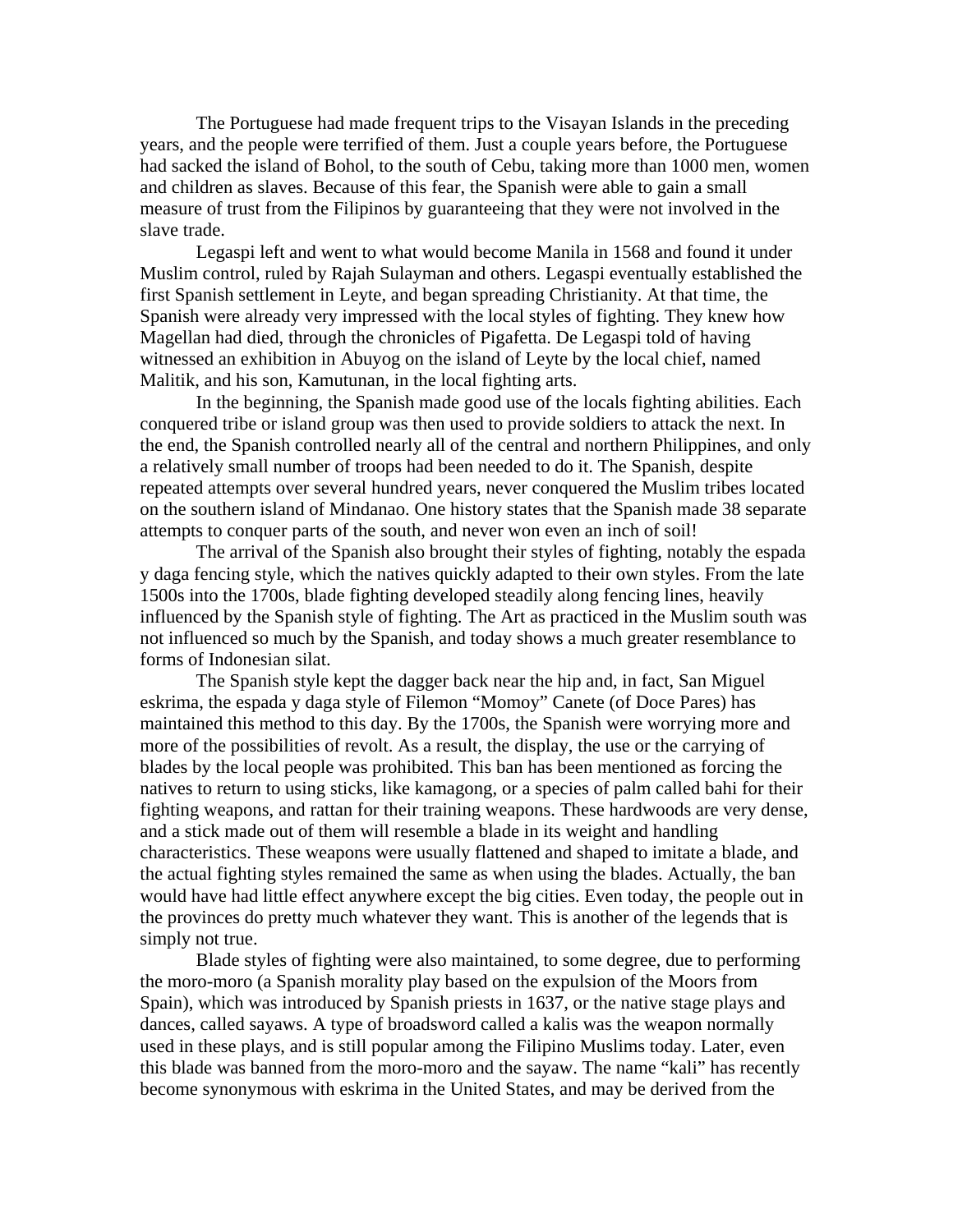name of this blade, though the term has not been used in the Philippines until very recently.

Another term, arnis, may have come from the Spanish word arnes, meaning defensive armor or trappings, which were worn by the performers in the moro-moro plays. While the word may actually originate here, the use of the term arnis to describe the Art is relatively recent, just since the 1960s. It can be attributed mostly to the Presas family and their Modern Arnis organization. A Presidential Decree stated that the Philippine school system should adopt the Art, and this name for it, as part of the physical education curriculum. Unfortunately, the Decree was never implemented on a national basis.

The Art has been called many other things in the past: estokada, estoque, fraile or armas de mano. Even today, it has many names: the Tagalog people call it pananandata, the Pangasinan people- kalirongan, the Ilocanos- didya or Kabaroan, the Ibanag pagkalikali, the Pampaguenos - sinawali, and the Visayans- kaliradman or pagaradman and later, esgrima or eskrima. Eskrima is either derived from the Spanish word esgrima, which means a game between two combatants with the use of blunt instruments, or the word escrima, which means fencing. The name of the stick is also different wherever you go, with names like garote, baston, muton or olisi. The word olisi is actually just the name of a particular species of rattan, which has short sections and is hard and of good quality for fighting.

The Philippine people have never really thought of eskrima as a system of fighting. Rather it was a personal or family skill, passed down for use when necessary. It is only recently, with the increased interest by westerners that the Art has come to be recognized for what it is. In the past, there were no styles or systems as we think of them today. A father or uncle would pass on what he knew to sons or nephews, and then the students would refine the knowledge to suit their own body-type, personality and necessity of use. A particular method of fighting might only last one or two generations before it was adapted into something completely different. Since most types of eskrima have no forms or any codified methods or techniques, it has constantly changed to fit the needs of its practitioners. It has never tried to make the practitioners fit the Art, as is required in most other styles of the martial arts. Because of this, it has been able to maintain its effectiveness up to this time.

One of the things that makes the Art of eskrima unique is the personality of its practitioners, at least of those up to the modern era. The eskrimador was likely to be a tough guy, who liked to drink, gamble and entertain his vices. He was usually uneducated, or lacking in higher education, although probably intelligent (because great fighters cannot be stupid!), but he had no chance, or lacked the means to gain an education. It is very true that intense interest in something outside of school interferes with schooling. The need to practice long hours, along with the need to feed oneself and one's family, resulted in schooling generally being neglected.

Aggressive personalities are generally risk takers, and if you take a lot of risks, sooner or later you will suffer, either economically or physically. The Art generally appealed to these types of people, and when you have no education or marketable skills, when you have a risk-taker type of personality and you also have skills in fighting, then chances are that you will gravitate towards the wrong side of the tracks. Many of the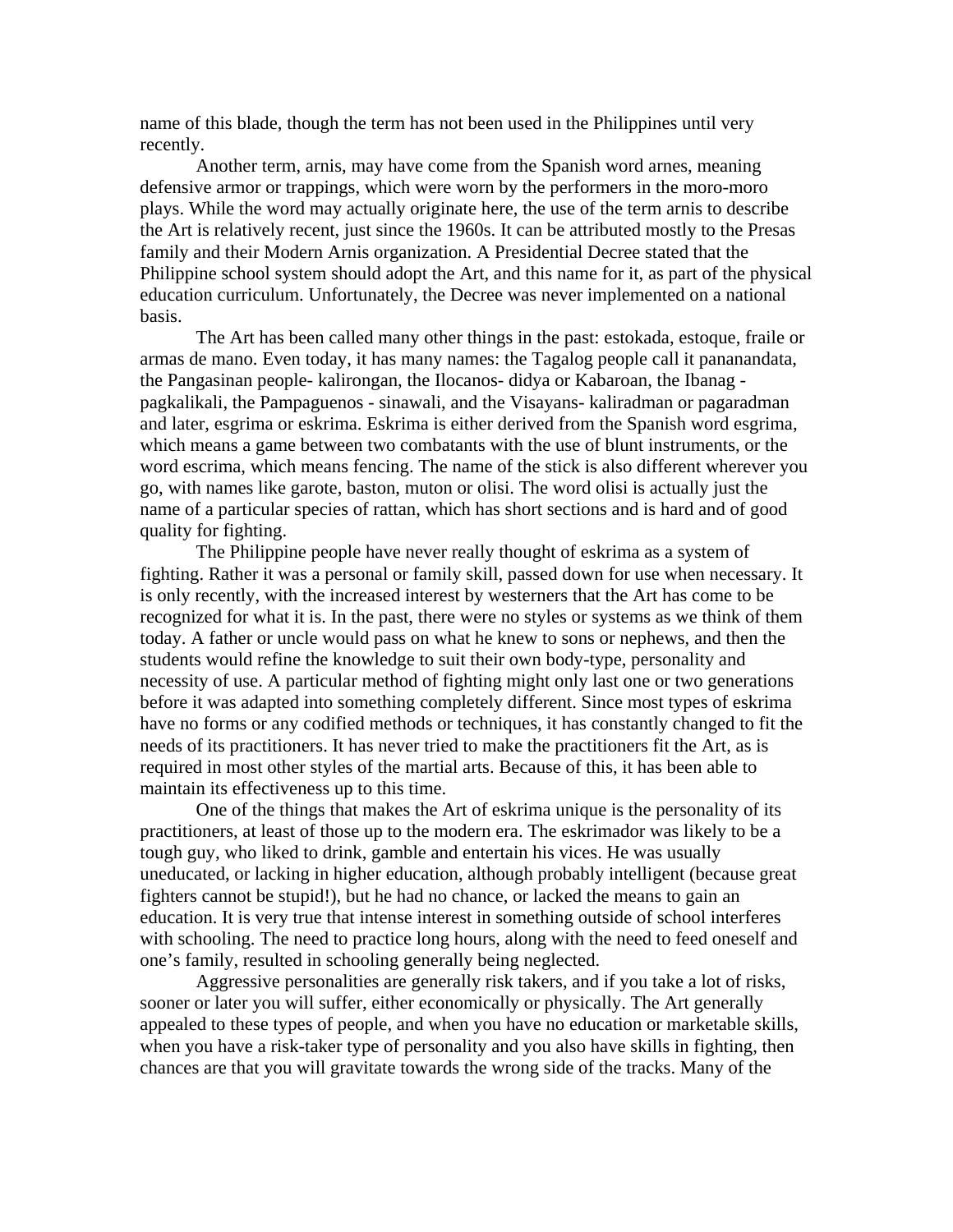more famous eskrimadors became well-known enforcers in local political warlords private armies, or became underworld figures themselves.

The general philosophy of eskrima has also been affected by these facts. If we compare eskrima with the Chinese or Japanese arts, we see a big difference. The northern Asian arts were generally reserved for the rich and powerful, the nobility, monks or the well educated. In China, a father might have hired a tutor to teach his son the arts, at the same time as having other tutors for painting, poetry, political training, Zen or other religious dogma, etc. In Japan, most likely the student was a samurai. The end result was that Chinese and Japanese arts, excepting perhaps the Okinawan, generally have more of an upper class image. This is not true of the Filipino arts. The attitude in the past has been one of the macho, swaggering gunfighter, with constant challenges given to anyone who was confident enough to claim himself an expert, with some of these encounters ending in the death of one or both of the combatants. Anyone who claimed to be an expert in eskrima had to be prepared to defend his claim at any time. One of the reasons the Art is in danger today is because this is no longer true. It seems anyone can claim to be a master and get away with it. Also, the Philippines was not affected by the pacifist ideas of Buddhism. Instead, the Spanish form of Christianity (one of the more brutal creeds on earth) and the Muslim religion, which glorifies death in battle with the infidel, were the major influences on what was already an aggressive and war-like culture.

#### **History of Eskrima in Cebu**

Before the 20th century, not much is known about specific styles of stickfighting. There were some famous fighters, and some of their exploits are legendary, but in the main, most eskrimadors were not known outside their own villages.

Eskrimadors took a big part in the revolt against the Spanish in 1896. Even those who did not fight were influenced by the Art. The greatest Filipino martyr, Dr. Jose P. Rizal, was said to have studied eskrima in his youth before he left for



Europe. The first weapon used by revolt leaders like Andres Bonifacio was the itak (Sundang in Cebuano), or bolo. Revolutionary generals like Gregorio del Pillar and Antonio Luna were known practitioners of the Art. An important aspect of many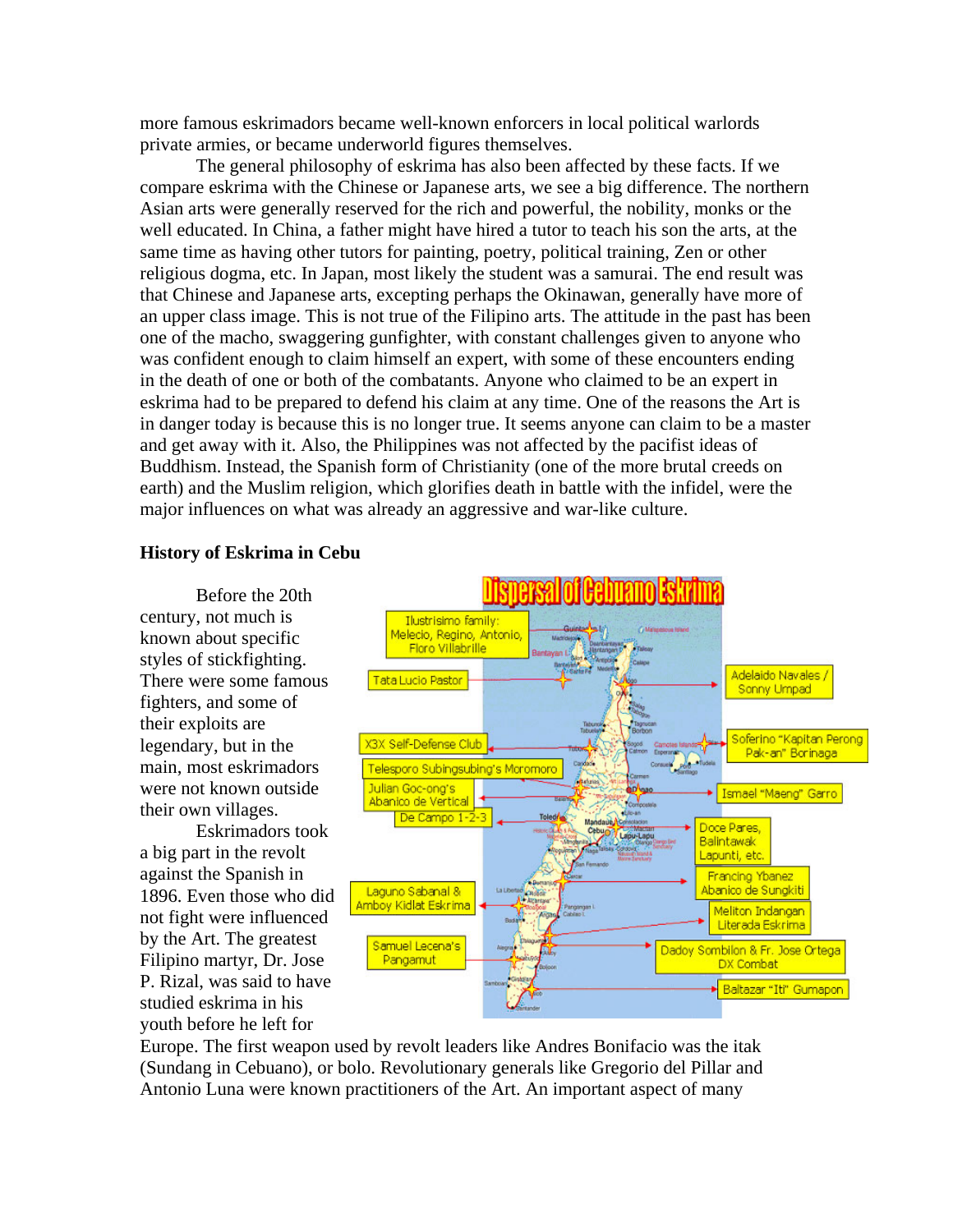eskrimadors, which made them men other men wanted to follow, was the anting-anting. These were various charms and amulets which were said to protect the practitioner from harm. There are many stories of great deeds done by these men, which would have killed ordinary men. The stories of the anting-anting could fill an entire book by themselves.

After freedom from the Spanish was achieved in 1898, the Filipinos had the misfortune to be taken over by the US, who they thought had only been helping them in their struggle for independence. When the fighting ended, people got on with their lives, and the eskrimadors began to look at things more than just as something passed down from father to son. In Cebu, they formed the Labangon Fencing Association on August 14, 1910. The members of the group all practiced their individual styles of eskrima, but they recognized that they could benefit from coming together. The Labangon Club was formed because there had always been some idea to unify eskrimadors into a single group, but this group was in constant conflict. They even called themselves "iro ug iring" (dog and cat), because as one practitioner was demonstrating his style, all the others would be making fun and criticizing him. When he finished, someone else would begin and suffer the same treatment.

The club was officially closed by a vote in a board meeting, according to Eulogio Canete (now deceased), who was secretary of the Labangon Club at that time. It was closed because the Mayor of Cebu had given a donation of 500 pesos to the president of the Club (a lot of money, at a time when a full day's food could be had for a few centavos), and the members of the Club were asking where the money was. The President didn't want to discuss it and the vote to disband was held. The Association officially ended on August 14, 1920.

A few years after the Labangon Association ended, the Doce Pares Club was formed. The name was taken from that of a group of famous fighting men in France who were all expert swordsmen, during the reign of Charlemagne. It was to have begun in December 1931, but they lacked the desired number of people to start, so it began on January 11, 1932. Most of the same people who had been in the Labangon Association were also in the new club.

Three famous eskrimadors around at that time, Teodoro "Doring" Saavedra, Estanilao "Islaw" Romo and a man named Alicante held a famous match in 1933. This officially sanctioned match was held to determine the local champion. By officially sanctioned, it means that the Mayor and other local officials were involved and the fighters had signed injury waivers. "Islaw" Romo was to have fought Alicante, but at the last minute backed out, saying he hadn't discussed it with his wife. Since Alicante began bragging and saying how the others were afraid to fight him, "Doring" Saavedra stepped up and fought. Alicante won the first round, but Saavedra won the second and the third to take the match, and was recognized as the best eskrimador in the area.

The new club, Doce Pares, was formed to unite under one forceful leadership all the well-known Cebu eskrimadors, and once united, to work together to give new life and strength to the Art. Another reason for forming the club was to do research into other styles of eskrima. The members pooled their knowledge and ability and took pains in researching and studying the various styles of other groups, such as the Tagalog, the Pampango, the Ilocano and the Tausog.

The most common style at that time was a long-range style, because it was bladeoriented, and was commonly used with espada y daga, although the system of the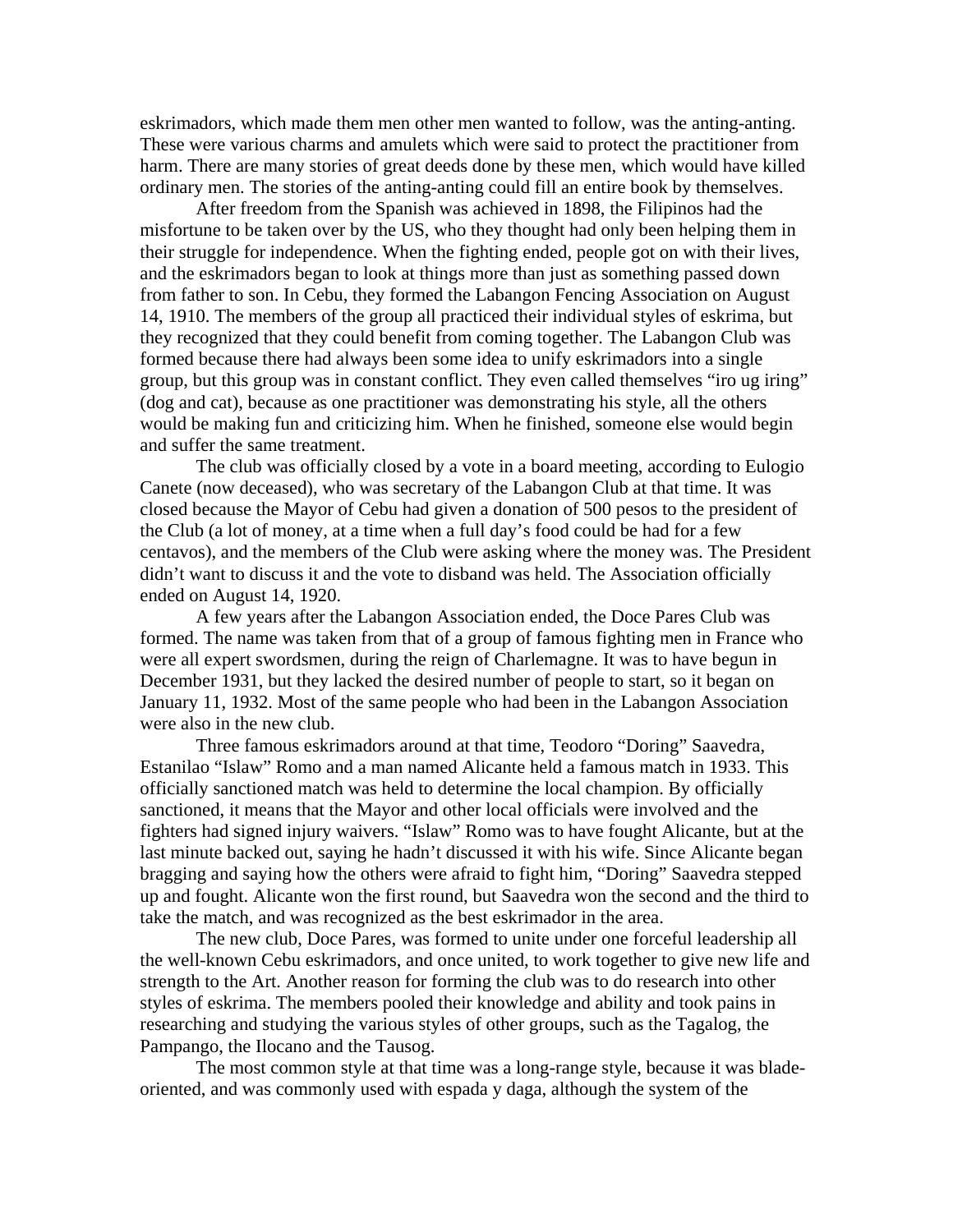Saavedras was perhaps the favorite style of the time, because of the skill of its number one practitioner.

In a great many versions of the history of eskrima, the name Dizon is often mentioned. He was supposed to have been a close friend and/or teacher of Angel Cabales and Floro Villabrille. He was also supposed to have been a member of Doce Pares in 1932, and the story of his passing through some kind of Indiana Jones-type cave to prove his mastery of the art is well known. As can be seen from Doce Pare's own records, Dizon was not a member (*There was another club in the northern part of the country, which also called itself Doce Pares. It is possible that the stories concerning Dizon may have involved this other club. This club was supposed to have been in the area of Mt. Banahaw*.), and no one in Doce Pares ever went through any ritual like that described. It was just a group of men with a common love, who got together to work out and exchange ideas. There was never anything secret about it.



Venancio "Anciong" Bacon

Even though the Doce Pares Club was set up to bring all eskrimadors under one organization, personalities and politics soon broke things up. One of the first to break away was the group of Venancio "Anciong" Bacon, who was a student of Lorenzo Saavedra. He split from Doce Pares to create his own group and named it Balintawak, after the name of the street where their club was located. He split away because of some problems over money, but also for other reasons. One was because of the political fighting within the club, where one group was trying to ease out the others and take control. Another was that he didn't like the atmosphere in the club where people

criticized and made fun of each other's play. His Balintawak club became the largest and most successful of the other clubs in Cebu, and nearly caused Doce Pares to fold in the 50's, due to their feud. Balintawak later also split into several branches, led by Teofilo Velez, Atty. Villasin and "Boring" Heyrosa among others. "Boring" Heyrosa, who passed away a few years ago, was one of the last students of Bacon, and a very skillful fighter. He was known to willingly accept challenge matches right up to the time of his death, and he didn't lose!

Delfin Lopez was a local tough guy and a Balintawak member. He had been the head of the secret service of the Cebu police department. When he left the police force, he became the head of the Cuanco clan's private army. He was a top fighter, perhaps the most feared, in the system. He was finally assassinated by a knife-wielding killer who jumped down on him from above and behind, because he was involved in breaking a strike and there was no one willing to face him directly.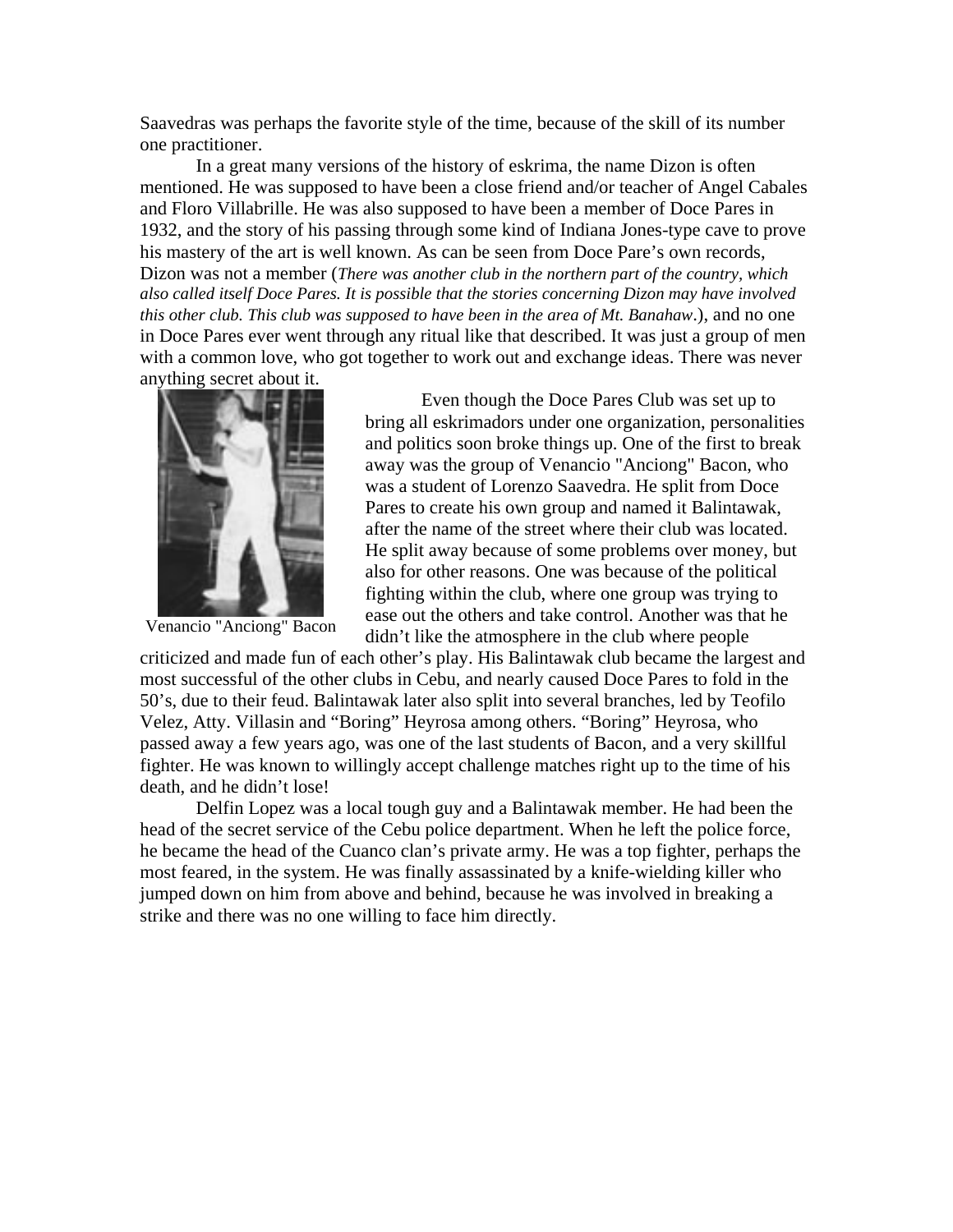Another group to break away from Doce Pares was the Lapunti group, headed by Filemon Caburnay, a former student of Filemon "Momoy" Canete. When Bruce Lee's movie Enter the Dragon came out, the local film community decided to do a spoof called Enter Garote, with a comedian named Ciquito, and they wanted some eskrima experts to be in it. They went to the Doce Pares club, and since money was involved, the Doce Pares people who were approached wanted to keep the number of participants low, so each would



Grandmaster Felimon Canete

get more money. Filemon Caburnay was told not to go, but he had already been invited by someone else involved with the movie, and he showed up. When he arrived, the other Doce Pares people were not happy to see him and the resulting bad feelings caused him to pull out of the club and form Lapunti. The name Lapunti is drawn from the names of the three barangays where the club operated- the Excalibur/Durex group, headed by Larry



Dionisio Canete

Alquezar also withdrew from Doce Pares. Durex was originally started by Dionisio "Diony" Canete, the Candawan brothers and a couple others as a college student's Doce Pares, much like a fraternity. Eventually, the students graduated or quit, and the club faded into nothing. Alquezar was a student of Felix Candawan, who had also been a student of Momoy Canete. Because Alquezar had never really

trained with one of the head people in the Doce Pares club, he was never really accepted as a full member. Also, he was very skillful and liked to show off his skills, doing demonstrations, etc. He was always kept at arms length until the first national Eskrima Masters competition, when the Doce Pares people wanted their own fighters to win. They knew that Alquezar would be a formidable opponent, so they approached him and asked him to be head referee of the competition, thus eliminating him from competition. He was also made president of the Cebu Eskrima Association, which only lasted until the competition was over, and then faded away. Alquezar then withdrew from Doce Pares and resurrected the Durex name for his club. The Doce Pares group later came to regret these splits, because the one with Balintawak in particular nearly forced the club to fold. **[www.doceparesinternational.com](http://www.doceparesinternational.com/)**

Although Cebu is known as the cradle of eskrima in the Philippines, there are some connections with the eskrima on other islands, particularly the island of Negros, to the northwest of Cebu. Vicente "Inting" Carin, one of the most famous Cebu fighters in the post- W.W.II era, had several teachers. One, named Poncing Ybanez, was from Cebu, but because of a family problem, was forced to go to Negros for many years. When he finally returned, he knew a different style of eskrima, which proved to be very effective.



One famous eskrimador named "Tatay" Isko, who was a member of the Pulahan Rebellion against the Spanish at the end of the last century, moved from Panay to Negros and is rumored to have taught several of the better known

Vicente "Inting" Carin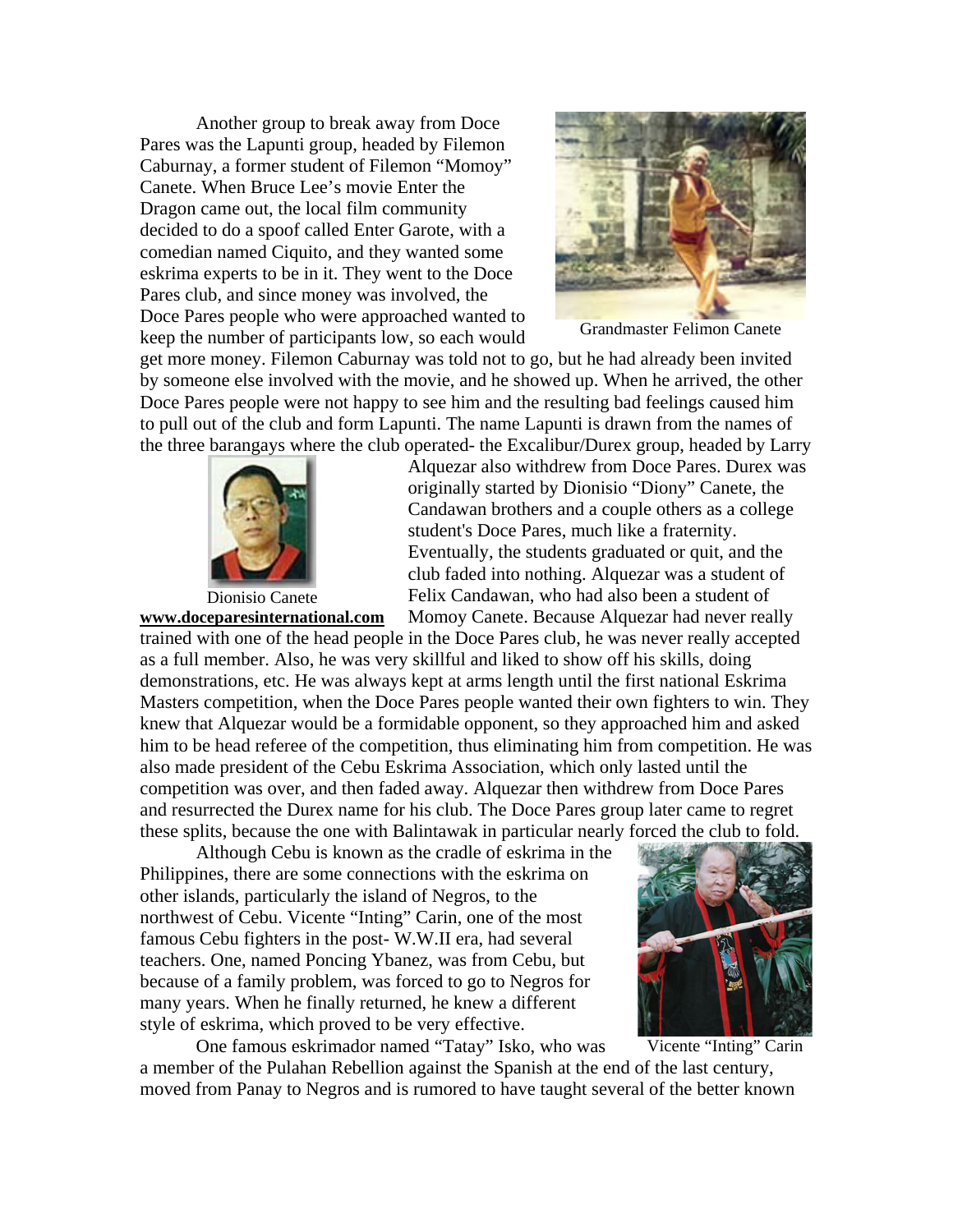Negros fighters. There is other evidence of this connection in the terms used to describe some techniques. For example, some terms used in the daga y daga style of Momoy Canete from Cebu are actually Ilongo terms from Negros.

After WW II, there was a style shift away from the longer range, blade styles to the closer range, stick styles in Cebu. With a blade, targets tended to be the arm and hand of the opponent, because with a blade you don't want to get too close to open yourself to a cut. With stick fights, however, the whole body can be targeted, because better defense is possible, since the stick can be grabbed, parried and moved by the live hand to a much

greater degree than can the blade.

There was also a revival of interest in the arts that grew along with the entrance of Japanese judo and karate in the 1950s, and later with Tae Kwon Do. Ciriaco "Cacoy" Canete, of Doce Pares, combined the arts of eskrima and judo. The result was called Escrido, and it still exists today. Another important



Ciriaco "Cacoy" Canete **[www.docepares.com](http://www.docepares.com/)**

reason for the revival of the Art was when Philippine nationalism grew in the early 1960s. Initiated by a group called Samahan sa Arnis ng Filipinas (Association of Arnis Practitioners), former secretary of education Alejandro Roces praised the revival in a speech at the meeting launching the movement. In his speech, he described arnis as: a neglected aspect of our cultural history as a people... arnis is as old as the Philippines. It is germane to the Filipino, his culture and temperament. During pre-historic times, it was indulged in as a form of recreation. Filipinos learned it together with reading, writing, religion, cantation and Sanskrit. It was not, at the time, purely fencing, as we now regard that term. It had its variations in the form of dance and combative art known as sayaw or sinulog, which was both artistic and entertaining.

After martial law was declared in the Philippines in the early 70s, NARAPHIL came into being, headed by General Fabian Ver, chief of President Marcos Presidential Security Command. It was given the sole responsibility to preserve, popularize and propagate the Art, not only throughout the Philippines, but also in other countries around the world. In 1976, arnis was supposed to be put into the school system as a required subject in physical education, by Presidential decree, but never actually made it.

By the middle 1970s, when Remy Presas, Leo Gaje and others arrived in the U.S. and began spreading the Art, eskrima or arnis had already been in America for many years. In the 20th century, after the Philippines became part of the American sphere of influence, many Filipino people came to the US, mainly in Hawaii and California. Among these people are many names already well known to the US eskrima community.

Names like Villabrille, Cabales, Lacoste, Emperado and many others too numerous to mention are famous today. There were large communities of mainly farm laborers, and among these people were many eskrimadors, although they rarely taught anyone but Filipinos. Some people, though, like Angel Cabales in California and Baltazar Sayoc in New York City had opened schools in the 60's and accepted western students, but the Art mainly remained among Filipinos.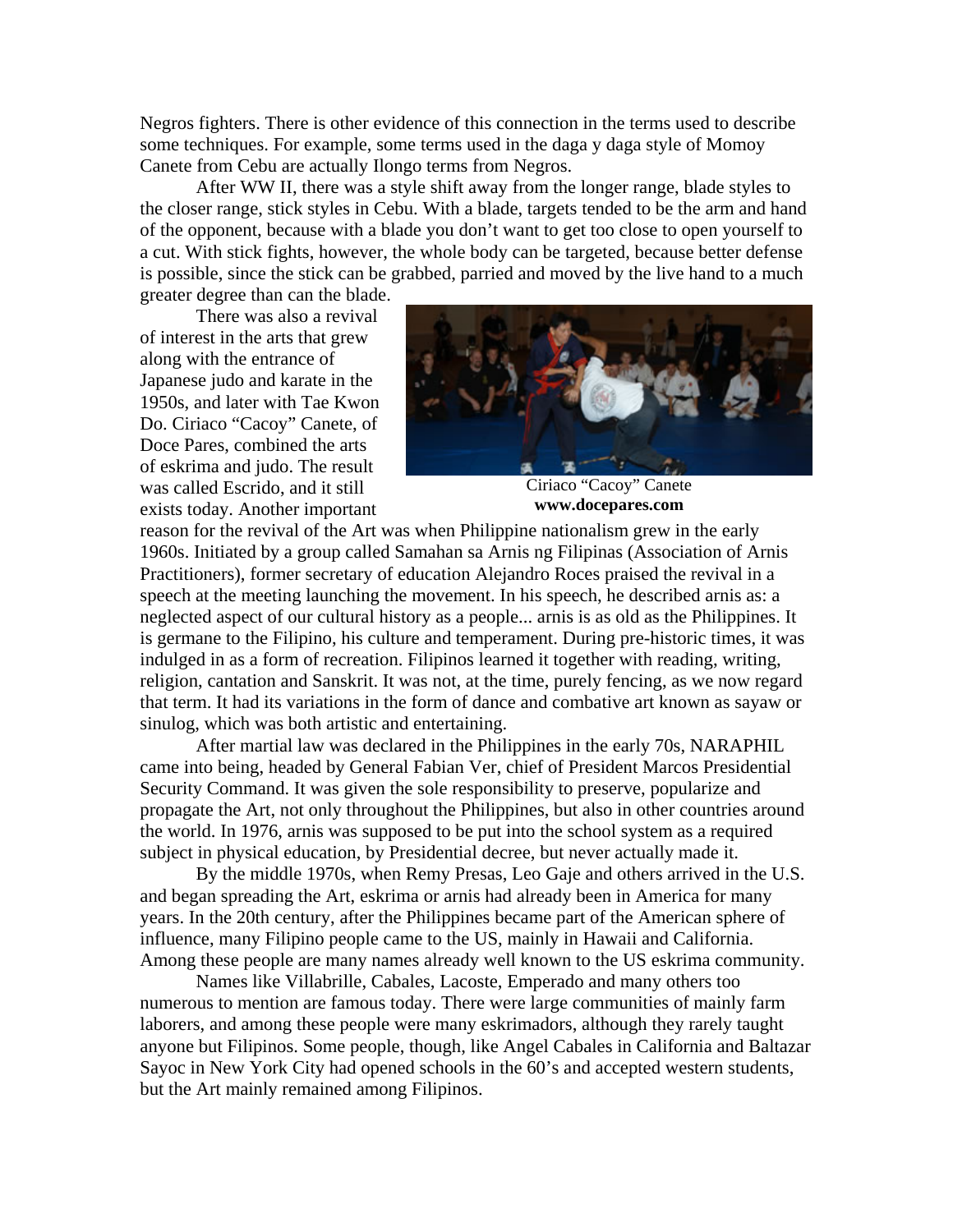The opening of the Art to Westerners was done mainly through the seminar and the summer camp method. The stick techniques of eskrima were often taught as add-ons to other arts, with the idea that it was the quickest way to make the Art known. It worked, to a fashion, but created additional problems by giving people the wrong impression about eskrima. It has often been misunderstood as being only a weapons art, with little or no empty hand component. This is not true, of course, but this mistaken idea still continues today.

Another area that has worked to the detriment of the Art in the modern era has been the tournament system that has grown up around it. Since only the stickfighting aspects of the Art are used in tournaments, they have helped propagate the misperception about the Arts empty hand component.

#### **The Art in Present day** -

Eskrima still has a strong base in the Philippines, but is at a critical time. The last generation of the old men who learned the Art in the traditional way, and who had the opportunities to actually use it are passing. The growth of the tournament styles, and the lack of competent instructors who have actually completed their own training means that each succeeding generation of stickfighters will be less and less capable of real combat. Also, as a culture reaches a certain economic level, interest in things like the martial arts naturally fades, to be replaced by video games, computers and making money. This happened in Japan, Taiwan, Korea and other places, so we shouldn't expect it not to happen in the Philippines. We can just try to preserve as much as possible and hope for the best. There are many groups that are trying to maintain the Art, or even help it expand.



President Ferdinand Marcos General Fabian Ver

Arnis Philippines is a group that was formed when President Ferdinand Marcos fell from power. General Ver left the country with Marcos and NARAPHIL fell along with the government. Arnis Philippines is still the nation's Olympic connection.

Unfortunately, eskrima lost an excellent chance to get international exposure because of political infighting. In the early 1990s, the Philippines hosted the SE Asian Games. The host country has the right to decide on demonstration sports that are not regular events, and the

Philippines selected arnis. The problems began when other nations began asking for trainers, coaches and advisors to help them learn enough to be able to participate in the event. Because of the money involved (training fees, travel allowances, per diem, honorariums, etc.), the people within Arnis Philippines could not agree on who went where and who was responsible for which countries, so the end result was that only three other nations were able to field teams for the demonstration event, and everyone in the Art looked bad. Because of that fiasco, there never was any real chance to get eskrima into the Olympics as a demonstration sport. Arnis Philippines still exists, but is not given much respect. There are still many excellent eskrimadors around the country, but many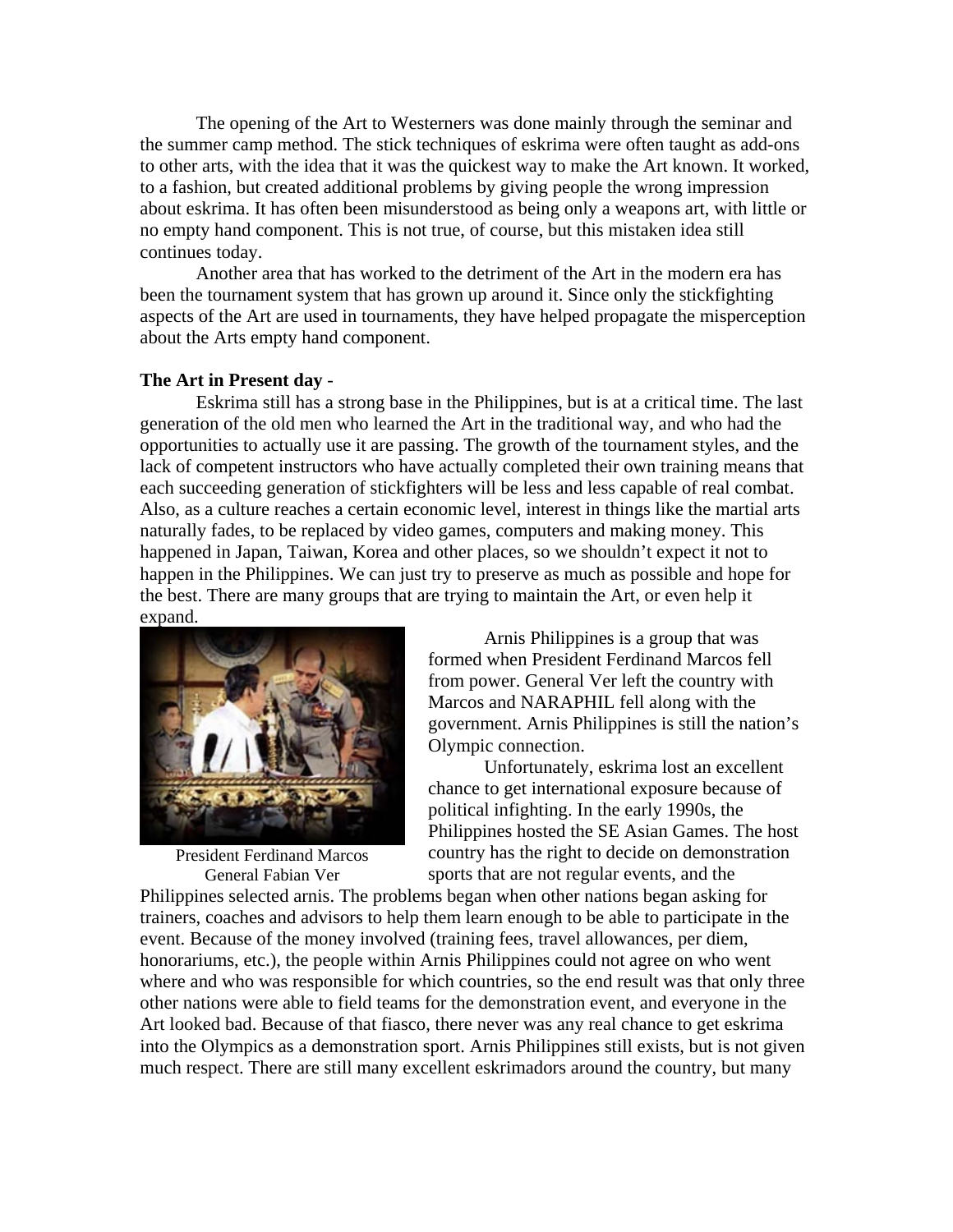want nothing to do with the various national groups, because they can't accept the political maneuvering.

Christy Jalasco, the daughter of former President Fidel Ramos, has spearheaded another national organization, TEKAC - Traditional Eskrima-Kali-Arnis Confederation. It was created because, as former Pres. Ramos stated: "I don't want to learn our native arts from foreigners." Unfortunately, many of the same carpetbaggers who messed up NARAPHIL and Arnis Philippines have been trying the same thing with TEKAC. Any time an organization has friends in high places, the group must be taken seriously, but so far it has not really gotten off the ground.

The most famous eskrima club, Doce Pares, is still around, but as the old members pass, and the original members give way to younger people, the group has changed. It has become, for the most part, a tournament-oriented style. The skill levels of the modern members have rarely reached that of the original group. This is due to many reasons, including increased educational opportunities for the young, with the resulting decrease in training time put in, the western influence where a low level of skill can still make money teaching unskilled foreigners, and the dilution of the Art itself by training for tournaments and seminars instead of real fighting.



**[www.wekafusa.com](http://www.wekafusa.com/)**

WEKAF, the World Eskrima Kali Arnis Federation, was created by "Diony" Canete of Doce Pares, and is the organization perhaps best placed to make a difference. It promotes tournaments, sells gear and maintains a visible presence around the world. Unfortunately, the thirst forever increasing amounts of money has grown so large, with the resulting problems that brings, that most objective observers don't think the organization will be the answer.

Where will the Filipino arts be in the future? Hopefully, eskrima will be able to overcome its problems, will continue to grow and will eventually reach a position of stability within the martial arts community. Only time will tell.

#### **Original Doce Pares Group**:

According to Fortunato Penalosa, who was the club secretary from 1932-1941, there were 12 original members, followed later by twelve more to make a total of 24 (12 pairs, or doce pares). They are as follows: **President**: Eulogio D. "Ingko Yoling" Canete **Vice President**: Teodorico "Doring" Saavedra **Secretary**: Fortunato Penalosa **Treasurer**: Marcelo Verano **Auditor**: Deogracias Nadela **Historian**: Pio Deiparine **Sergeants-at-arms**: Filemon "Momoy" Canete, Rodolfo Quijano **Directors**: Florentino Canete, Federico Saavedra, Strong Tupas, Juanito Lauron, and Magdaleno Cabasan **Members**: Lorenso Saavedra, Amancio Saavedra, Maximo Canete, Silvestre Canete, Tirso Canete, Rufino Canete, Andres Canete, Ciriaco "Cacoy" Canete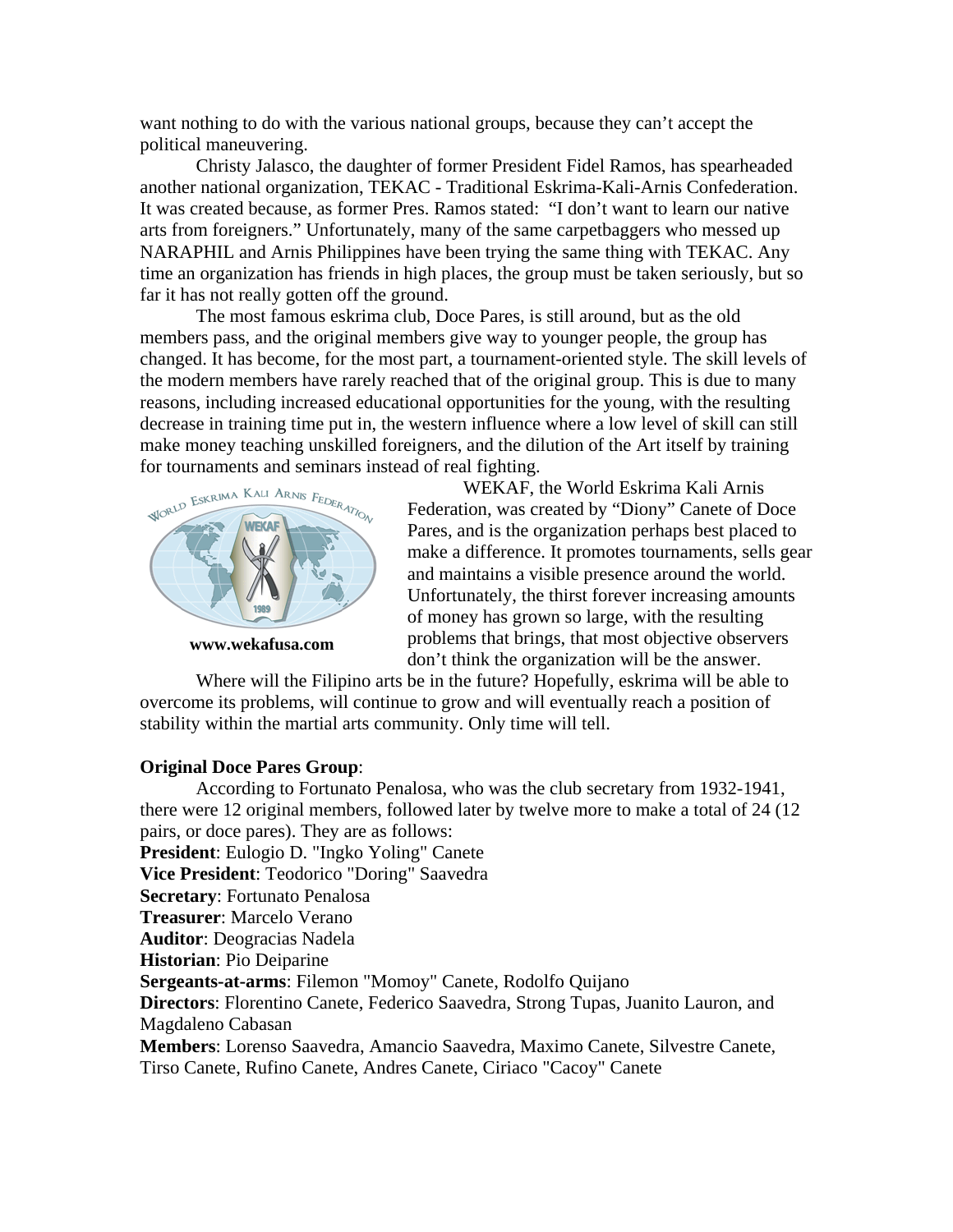**Advisors**: Atty. Cecilio De La Victorio, Atty. Margarito Revilles, and Dr. Anastacio Deiparine

**Note**: Out of the original 24 members, only Ciriaco "Cacoy" Canete is still with us. It must be remembered that there were 12 original members, and the other 12 were added later. Since "Cacoy" Canete was only 13 years old when Doce Pares was formed in 1932, he was almost certainly one of the ones added later.

#### **Evolution and Re-invention**

A key word in the development of a martial system is evolution. For many systems, we have only legends as to the beginnings of the system. We can't pin down the actual dates or places or in some cases, even who the original practitioners were. For other systems, we have a complete lineage. For all systems, though, the term evolution has meaning. No system in existence today was created exactly as is and then maintained down through the years. Not one. The reality is that something was created and then added to over the years by the following generations.

When a style of fighting becomes standardized, like most kung fu or karate styles, it is learned on the basis of that standardization, i.e. the forms, the one-step or three-step sparring, and so on. One only progresses through the system if one learns the standards. It is true, of course, that people at the high end, after mastering all the forms and other material, have added innovations, but these were added to the existing structure; therefore the term evolution.

This evolution has not been only in the physical side of these systems, but in the philosophical side as well. One theory of the creation of Tai Ji Quan (tai chi chuan) was that a collection of all the deadliest strikes was assembled, and then the form was built around them to conceal them from the average person. Shotokan was used on prisonersof-war during WW II to test the actual damage to the body by the various strikes. All of the various - Jutsu arts originated on the battlefield. What at one time were warrior arts training people to kill have evolved into arts, which stress peace, physical fitness and defensive techniques. It can safely be said that the creators of most of the systems around today would not recognize a great deal of what is taught.

What about eskrima? Has it evolved along these same lines? In the past, eskrima was an art, which did not evolve, but rather was re-invented by each succeeding generation of fighters. Until recently, there were no stances, no forms, and no standardized routines at all. In the past, eskrima was always taught one-to-one, or to a very small group with a great deal of individual instruction. There was almost never a style or a name to the method. It was just something a father taught his son. Each generation just learned some effective techniques from the preceding generation and then went on to modify, adjust, adapt what they had learned to their own body type, personality, fighting spirit, etc. In fact, most of the great eskrimadors of the past learned only a very basic fighting framework from their teachers.

Eskrima in the past did not include all the drills and exercises which seem to make up the bulk of the training today. The learning of all these drills, exercises and techniques doesn't make the student a fighter. The majority of the old masters' fighting skill was developed after class, when they left the "classroom" and went out in the street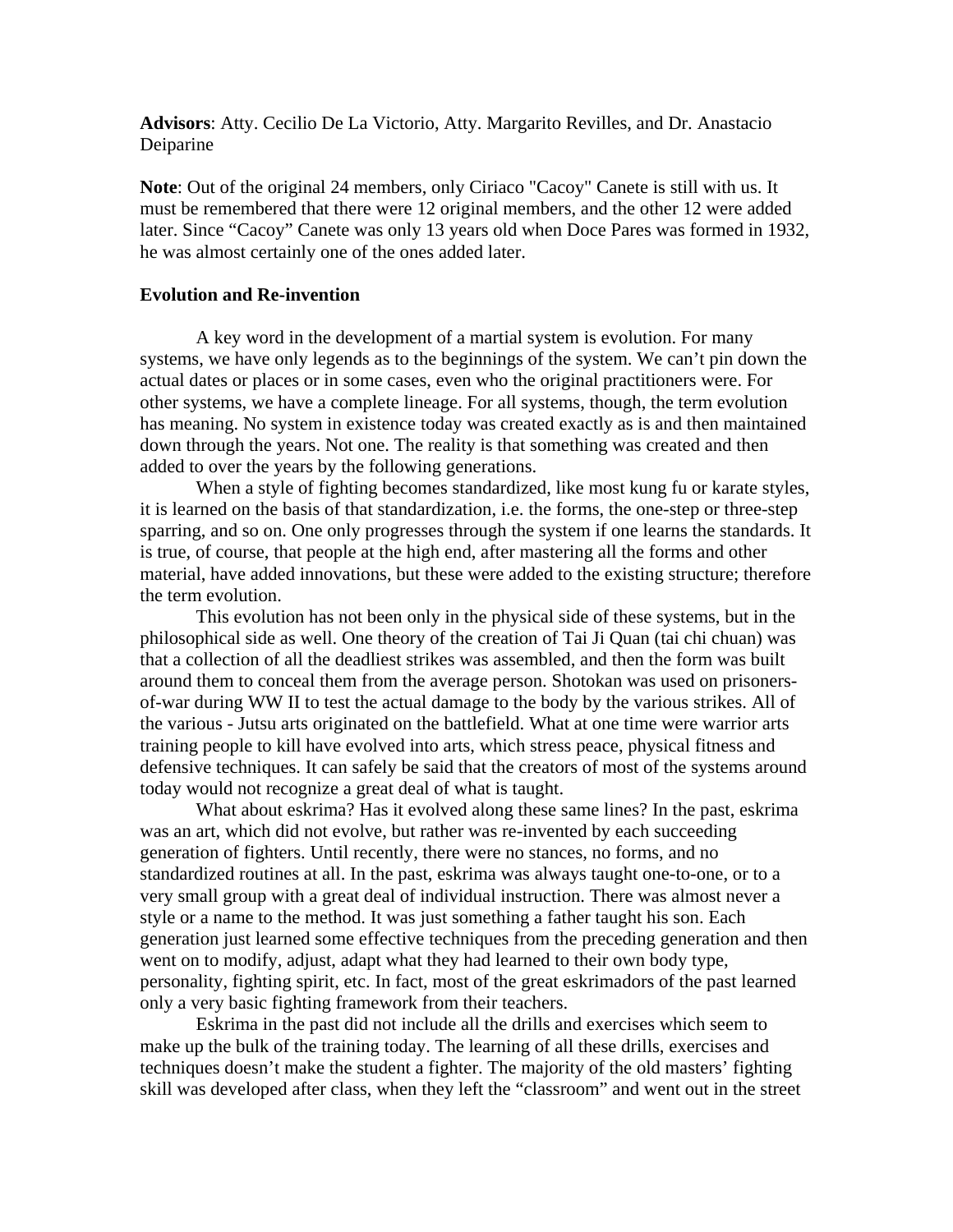to practice. They fought with each other, or with other students in the area, they fought with travelers, they fought with anyone who was willing. The most motivated ones, the ones who had discovered that they had a talent for the Art, went around looking for people to fight. If these experts then began to teach their hard-earned skills to others, what could they teach? Most of what made them great was the fighting experience, not the drills they might have seen. Within one or two generations, the style their students ended up with no longer resembled that of the great fighter, but was whatever the current practitioners had developed, thus the term re-invention instead of evolution.

Eskrima is an Art that is still used in the old way. There exist people outside the cities in the Philippines who still train in the old ways and have maintained the old skills. Unfortunately, these people are passing and not so many are stepping up to take their places, and now the term evolution has raised its ugly head in regards to eskrima. Since eskrima has become known in the West, people have been changing it to make it suitable for mass-based training. It is now evolving, with standardized drills and exercises constantly being added. This evolution has now made eskrima an art like kung fu or karate, one potentially on the decline.

In our modern world, with our legal system being what it is, we cannot travel around the country challenging other eskrimadors, as much as we might like to. Since we can't gain true fighting skill that way, the only other way is serious sparring with someone who is much better than you over a long period of time. Serious sparring means there will be pain, because the only way to learn how to avoid being hit is to be hit regularly until you learn how to stop it. It is easy to hit someone else. The skill in eskrima is in hitting your opponent while avoiding being hit in return. The only way to truly develop this skill is to play with no padding at all, and trust the senior to have control of his weapon so the damage is limited. This method had an extra benefit in the past, because it quickly exposed those individuals who did not have the heart for serious fighting. As any experienced fighter (from any style or system) will tell you, it is not what you know (the techniques of fighting) which wins the fight, but how much heart or guts you have, how much pain can you stand.

In today's eskrima, sadly, it seems like the teacher who knows the most drills, and who can perform them in the smoothest manner is considered the most accomplished. Real fighting is not pretty, and the people who are capable of it aren't always so slick in their presentation of the Art. The first thing a fighter needs is not skill in fighting or fancy techniques or even a strong body. The first thing a fighter needs is the willingness to fight, the attitude. Being able to do drills doesn't have anything to do with real fighting. This is the greatest difference in eskrimadors today. The attitude is no longer a prerequisite for learning the Art. Since training no longer forces the weak or shy ones out, we now actually have people who have never been in a real fight teaching others how to fight!

There has been almost an exponential growth in drills and exercises within the Art in the recent past. In the past, the learning of techniques took very little time, and a long time was spent in actually mastering those techniques for fighting. Eskrima was mostly practice sparring. Today, however, if a school wants to maintain student numbers, there must be a curriculum to teach, therefore the drills and exercises. In the past, sparring and actual fighting taught the Art, but today, training in drills and exercises has taken that position.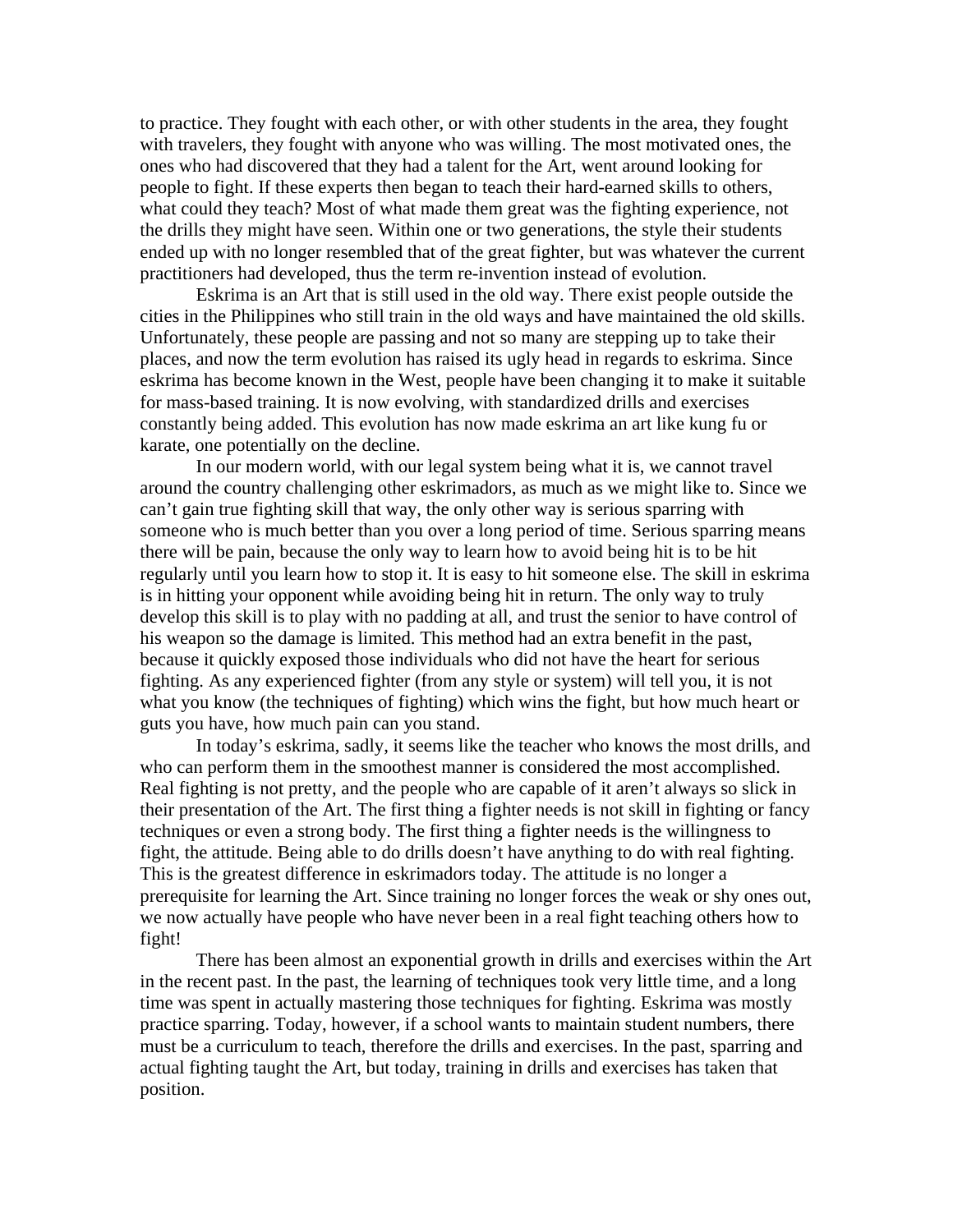It is important to remember that there is training, and then there is fighting. Fighting means knocking out, maiming or killing your opponent, with no concern for pulling the blow, tapping out, or "good sportsmanship". Training means developing the body to be able to fight, developing endurance, honing reflexes, learning techniques and then practicing what has been learned. There is very little common ground between the two. Even in boxing, a fighter who only did roadwork, skipped rope, hit the heavy bag and shadowboxed would stand very little chance in the ring with an opponent who did no training but who had had twenty or thirty fights already.

Today, the old type of training rarely happens. Instead, people train for tournaments, wearing lots of padding. These can be very interesting and fun, but hey have little or nothing to do with real eskrima. Here the fighters try to hit each other, but because of the armor they wear, they ignore being hit! There is no defense at all. While it may be considered a sport, it certainly isn't eskrima. At the other end of the spectrum, we also have people training to fight each other full contact, but then defeating the purpose by wearing padding on their heads, elbows and hands, the main targets in eskrima. They are trying to simulate real fighting as best they can, but when you can't hurt your opponent with a strike (through the padding), then the obvious result is that you end up in a clinch and start grappling. Again, not really eskrima, because the Philippines



is a blade-oriented culture. Even small children are skilled in using blades for all kinds of purposes. When everyone carries a blade, grappling just is not an option.

Eskrima was, and still is for a few practitioners, one of the most effective martial systems. This was due mainly to the lack of an evolved structure. Each player developed the Art to its highest level for him. The Art maintained a consistently high level of skill over the generations because people were still using it to fight. Survival meant your art needed to be the best it could be. Today, this constant re-invention has been replaced by evolution, where standardization is steadily replacing innovation and inspiration. Eskrima is going (has gone) the way of most other martial systems, and if the practitioners don't recognize what is happening, very soon there won't be any real eskrima left. All that will remain will be the sport, and that will be a great loss.

(Published in Black Belt Magazine, May '03) History of Eskrima, Pre-1900 History of Eskrima in Cebu, Post-1900 Eskrima: Evolution and Re-invention

(Published in Black Belt Magazine, October '99) Eskrima- A Misunderstood Art!



KBS System: Filipino Martial Arts **[www.kbs-system.com](http://www.kbs-system.com/)**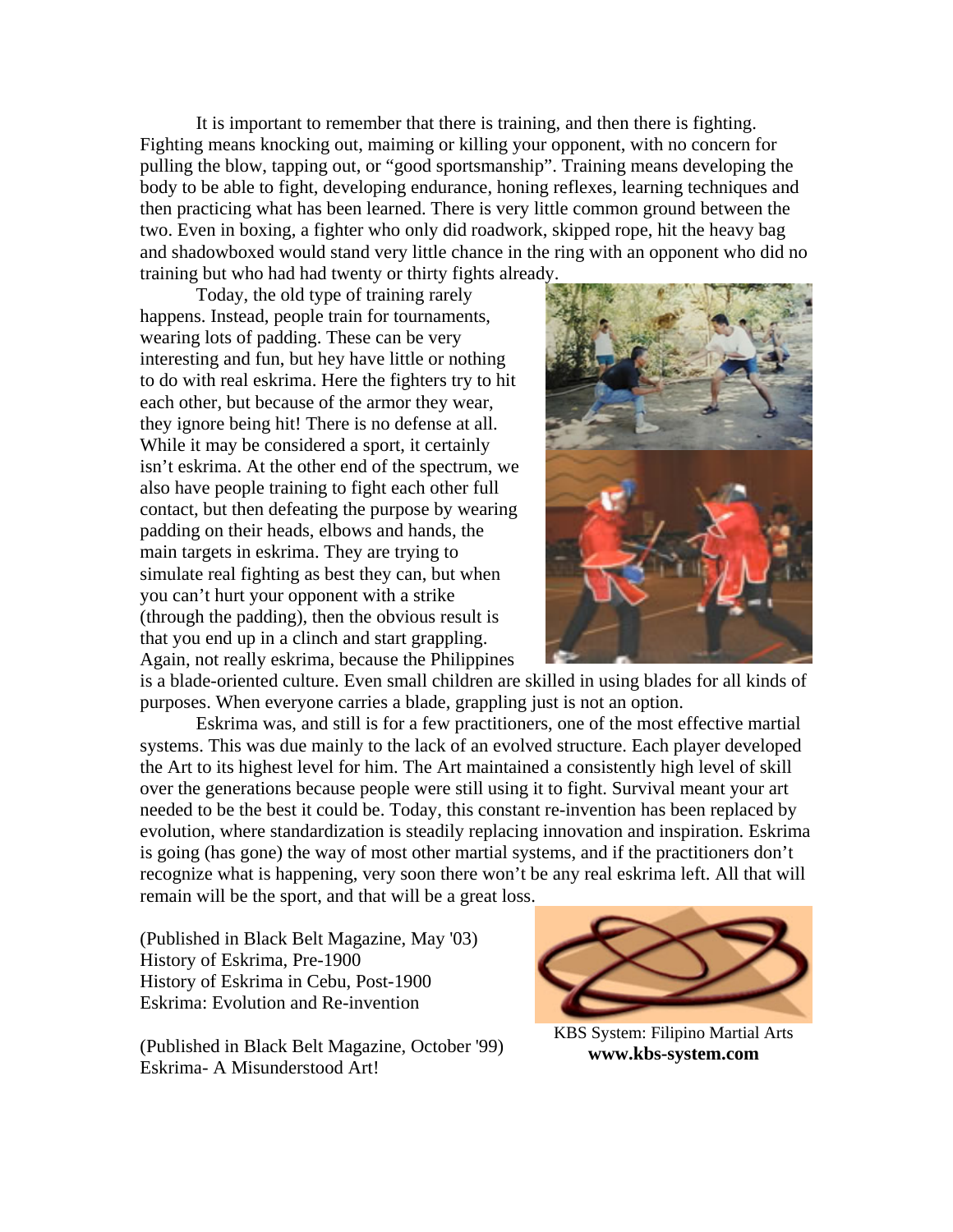*When I began writing some of the various articles, which are presented here in FMAdigest this issue, I was one of the few Western practitioners of Eskrima who had actual experience in the Philippines. Of course, quite a few people had made training trips, or short training vacations, but I was actually living there. When I first joined Ray Terry's Eskrima Digest in the mid-90s, for example, there were very few other people on the list who had the resources at hand that I did. Because of this, I was a frequent poster, and started writing articles for the media to try to dispel the large amount of misinformation that had nearly become accepted as fact in the Filipino martial arts.* 

 *Today, there are any number of knowledgeable Filipino martial artists on the various lists and writing for the media, and there is no longer any need for a Westerner to try to present information about Filipino history or martial arts to people wanting to*  learn. As a result, my writing is mostly limited to rants and rambles on my website *(***[www.kbs-system.com](http://www.kbs-system.com/)***).* 

 *I have tried to update these articles to correct any glaring mistakes (of which there were several!). I hope that readers of the FMAdigest who may have read them years ago when they were first published will enjoy them again, and that any younger readers will enjoy them for the first time.* 

*Steven Drape*

**The Author**: Guro Steven Drape is the Chief Instructor of the KBS System. He has spent nearly 30 years in the martial arts, and is presently living in Abu Dhabi in the UAE. He has a MA degree in Applied Linguistics and is an English professor by trade. He currently teaches at the ADNOC Technical Institute in Abu Dhabi. Apart from the time spent in the Middle East (5 years), Guro Drape has lived most of the past 20 years in the Far East- splitting time between Taiwan and the Philippines (training in Kuntao and Eskrima).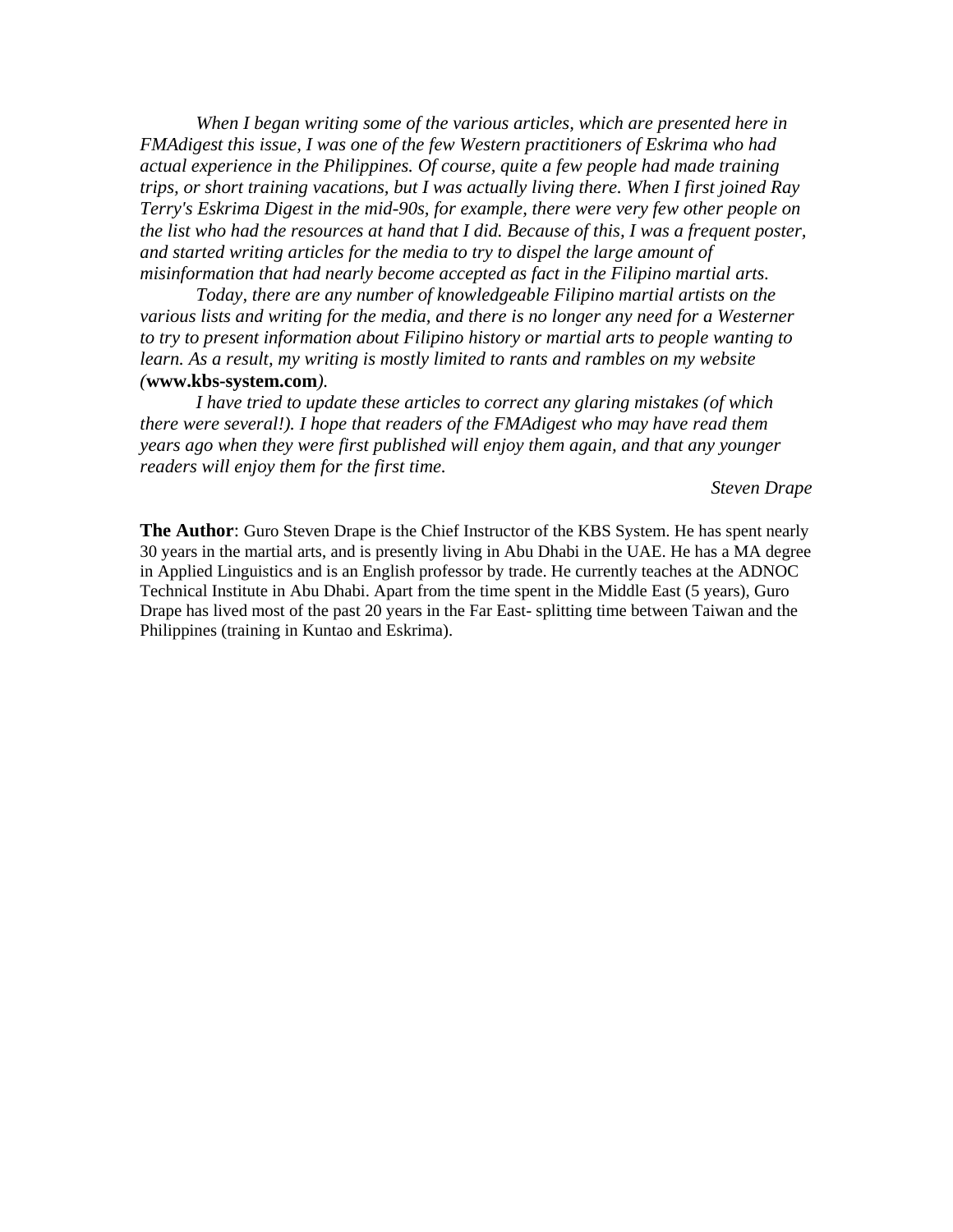# **Arnis: A Question of Origins**

By Bot Jocano

<span id="page-32-0"></span>The term arnis evokes a number of reactions from people every time it is mentioned in a conversation, at least here in the Philippines. Some people start fanning their hands in the air, imitating the distinctive movements of the two-stick (doble baston) training method. This image of arnis is one of the most popular ones here as far as laypeople are concerned. A second reaction among Filipinos, quite as common as the first one mentioned, is the question, "*Saan ba talaga galing ang arnis*?" (Where did arnis really come from?) Alternatively, "*Di ba, sa atin nanggaling ang arnis?*" (Isn't it that arnis came from us?) This article is a preliminary attempt to critically examine some of the claims about the origins of one of the martial arts of the Philippines, *arnis*. It is not meant to be a final statement on the subject, but rather a re-examination of what has been said about the origins of arnis.



Arnis, alternatively known as kali, eskrima, baston, etc, is a complete martial art system. It encompasses weapons training and emptyhand combat and self-defense. The curriculum of most styles includes training in any or all of the following: single stick techniques (solo baston), stick or sword and knife/dagger techniques (espada y daga), dagger or knife techniques (daga), single sword or bolo (espada/itak) and double sword or bolo (doble espada/itak). Some styles may even include staff (*sibat*) and spear (*bangkaw*) training in their curriculum. Many styles have some form of empty hand combat methods, encompassing striking, kicking, locking, throwing and even choking techniques. These are usually taught when the practitioner has demonstrated a reasonable degree of proficiency with the weapons of his or her style of arnis. Different arnis styles, from different parts of the country, may emphasize different areas of the training methods listed above.

**A note on the terms used**: Arnis is the term most often associated with the Filipino martial arts. As martial art systems, or styles, the various forms of arnis emphasize weaponry at their core, with empty-hand skills complementing skill in weaponry. The term arnis is believed to be a Tagalog pronunciation of the Spanish word arnes or harness, a reference to the decorations on the arms worn by the early Filipinos. Kali or kalis is an alternate term used for arnis by some styles. The literal meaning of kalis is sword, a reference to the primacy of bladed weapons in several styles of Filipino martial arts. Eskrima is based on the Spanish word *escrima*, meaning fencing, again another reference to bladed combat. Yet, while the term Filipino martial arts or FMA for short is used to refer to the weapon arts of the Philippines, in actuality, there are other martial arts such as kuntao and silat that are of local origin. These arts teach empty-hand combat first and weapon use at a later stage.

For purposes of this article, we will consider three claims as to the origins of arnis. The first claim is that it originally came from another martial art system, namely *tjakalele silat*. The second claim is that it was brought here from the Southeast Asian mainland, during the Madjapahit and Shri-Vishayan empires. The third claim is that it was propagated by the so-called ten Bornean datu fleeing persecution from their homeland. These assertions will be examined one at a time separately. In addition, the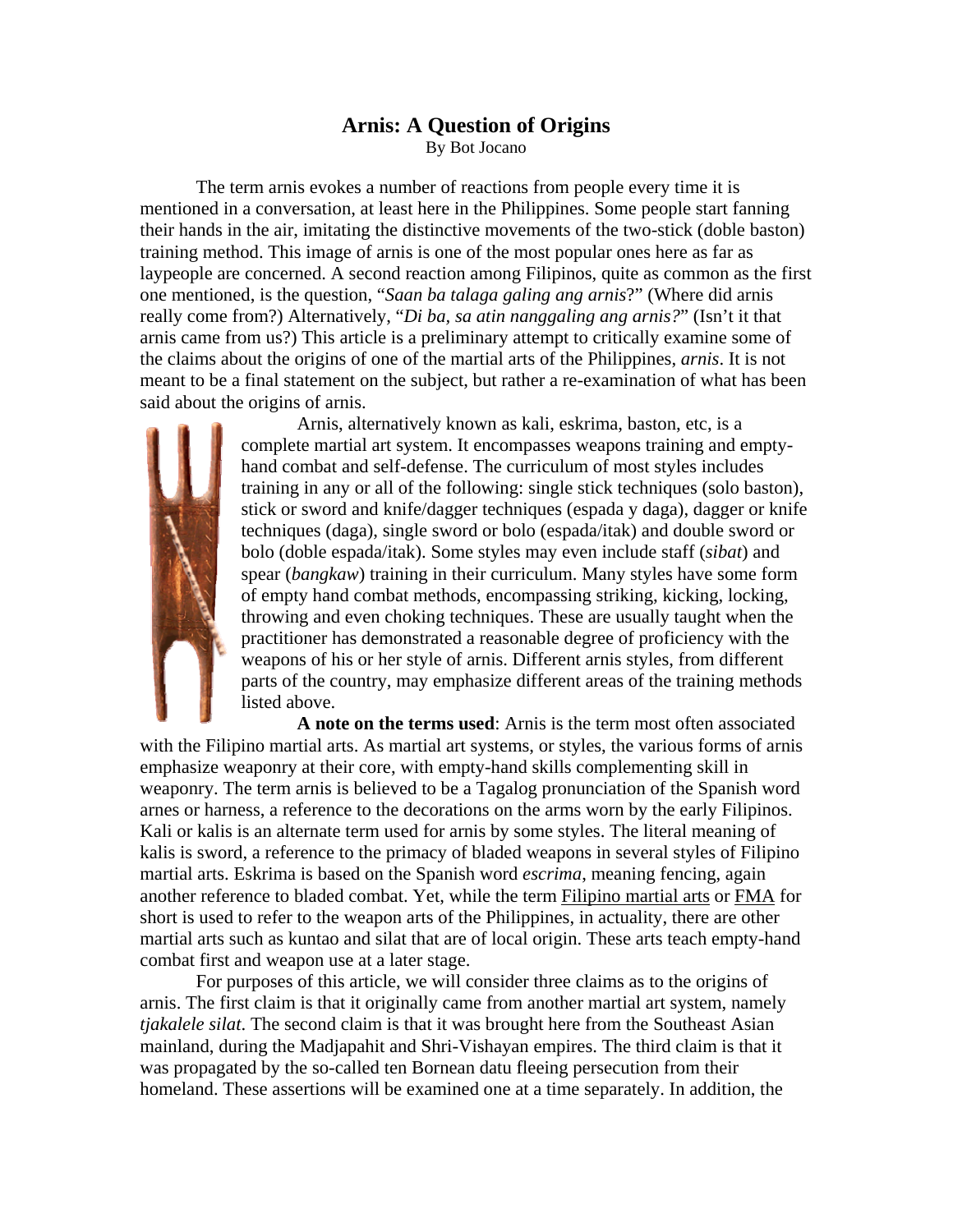term arnis will be used throughout the article to mean the weapon arts of the Philippines, except where reference is made to kali or kalis. The choice of the term to stand for all three terms is purely arbitrary and for convenience and is not meant to deny or downgrade styles that use the other two terms to identify themselves.

The claim that arnis or kali was based upon another martial art system called *tjakalele silat* (of Indonesian origin) is based upon the supposed similarity of their respective names. Thus, swordsmanship is known as kali or kalis, meaning sword, and this in turn is quite close to the name *tjakalele*. Hence, based on such a tenuous similarity, it is hereby claimed that *arnis* or *kali* was derived from *tjakalele* silat. The major difficulty with this claim is that linguistic similarity is not enough to prove that *arnis* or *kalis* did definitely come from *tjakalele silat*. An examination of available published material on *tjakalele* reveals that it is actually a war dance and not a martial style (Draeger 1992 [1972]). The available photographs do not show any similarity to any style of arnis or kali. Hence, this particular claim of origin should not be treated as some sort of statement of fact.

A second claim as to the origin of arnis is that it was brought here during the Shri-Vishayan (7th-14th centuries) and Madjapahit (13th-16th centuries) empires. This reflects the notion that the Philippines was an integral part of both empires and that it was a cross-roads for trade within both empires. The archaeological evidence, however, for the role of the Philippines in both empires is very meager. About the best that could be said is that there was indeed commercial contact, but whether such contact also included the spreading of martial arts is circumstantial at best and not readily provable.

The third claim is that kali or arnis was brought to the Philippines by ten Bornean datu (sometimes nine), who fled the oppression of their ruler or sultan. They settled in the Philippines and taught their fighting systems along with other arts in the academies called the *bothoan*. Much of what is known about the story of the ten Bornean datu comes from the *Maragtas* of Pedro Monteclaro, published in Iloilo in 1901, and from the narrative of Fr. Tomas Santaren, published in 1858. The problem here is that the usefulness of the *Maragtas* as an eyewitness account of actual events has been questioned by scholars such as the late William Henry Scott and F. Landa Jocano. The latter in particular questions the authenticity of the *Maragtas* on the following points: 1) it is apparent that although attempts have been made to interpret the *Maragtas* as a historical document, it is actually a record of local folklore, in particular narratives pertaining to events alleged to have happened a long time ago and passed on through subsequent generations; 2) internal features of the document, such as the identification of plants of South American origin and the use of terms for money indicate a Spanish provenance, thus making it likely that the *Maragtas* was written sometime during the Spanish period and not during pre-Hispanic times (Jocano 1975). If the *Maragtas* is actually classifiable as folklore and not as history, then the claims of arnis or kali being taught in the *bothoan* as introduced by the ten datu should be seen in the same light. The claim to historical roots in the legend of the ten Bornean datu places this version of the origin of arnis/kali in the realm of folklore. This is not to downgrade or look down upon folkloric history, for it serves its purpose in enabling practitioners to identify with and perhaps embody the warrior ethic involved in the practice of martial arts. However in any discussion of the historical roots of martial arts, close attention should be paid to the distinctions between documented history and folkloric history.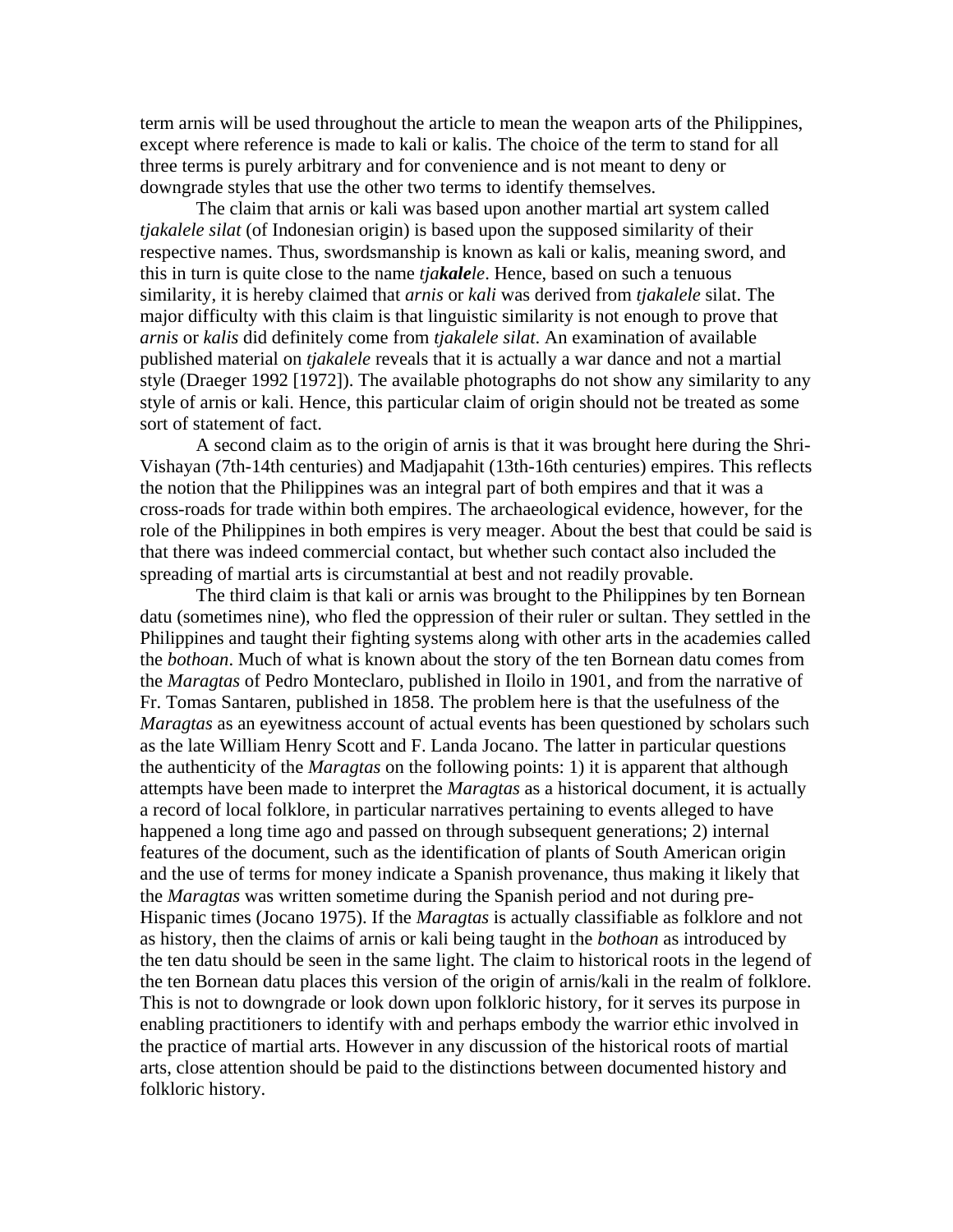If, after having critically examined the narratives of the origins of kali (or arnis or eskrima) and having come to the positions stated above, what statement can we then make about the origins of this form of Filipino martial arts? Regardless of the name of the art or its sources, the fact that the early Filipinos practiced some form of combat was not lost on the Spaniards who first arrived here. Pigafetta's narration of the death of Magellan is graphic in its description of the weapons wielded by the natives. Magellan was wounded in the thigh by a spear and died as he was rushed by the defenders armed with

spears and bladed weapons, e.g., swords. Further proof of knowledge of combat is found in Scott's Barangay (1994).This book is an e thnohistorical reconstruction of early Philippine cultures based upon th e documents and more importantly the dictionaries compiled by the earliest Spanish explorers. An entire chapter is devoted to Bisayan weapons and warfare and in it we find a short description of the kalis, or the sword. There is no description of any styles or scho ols of martial arts, which leads to the interesting observation that our ancient ancestors practiced swordsmanship, or kalis, without any



documented distinction as to style or school. Kalis or kali is therefore not a style but simply the generic term for sword. Nor could it be shown to be the mother art of all Filipino martial arts, as there is insufficient evidence to show the predominance or even the existence of any such martial art style even during ancient times. There is only the use of the sword and by implication, proficiency in it. The proliferation of names for different methods of combat belongs to a later age.

A parallel example of this is the recent history of karate, the martial art of Okinawa and Japan. Prior to the 19th and 20th centuries, the art of karate was simply known as *te*, or hand. *Te* was taught privately and in small groups. It was only when the art became institutionalized in the Japanese school system and later on commercialized that the art became known through the different style names founded by different teachers. The same process occurred in the spreading of arnis within the Philippines and later on throughout the world. In the beginning, practitioners were simply known for their skill in weapons and unarmed combat. In particular, many of them were famous for their abilities in particular techniques and methods of combat, such as solo baston, espada y daga, etc. As their popularity grew and the numbers of students began to increase, the necessity of naming their arts and forming associations became evident. Hence, what started out as skill in methods and techniques became styles and associations. With the formation of styles and associations also came the need for institutional memory, thus the different claims of origins of styles.

Martial arts, in whatever form and in whatever place, are the unique product of the people who created them, as members of their culture. Wushu, taekwondo, muay Thai, etc, are all imbued with the values and habits of the cultures from which they sprang. Similarly, kali, arnis or eskrima are also the product of the Filipino cultural and historical experience. The manner in which most practice sessions are conducted, for example is a reflection of the importance placed on harmonious relationships with others. To state therefore that its origins lie outside the Philippines is misleading, for it disregards the unrecorded but no less real experiences our forefathers went through in simply doing their best to survive. These experiences are recorded in the techniques of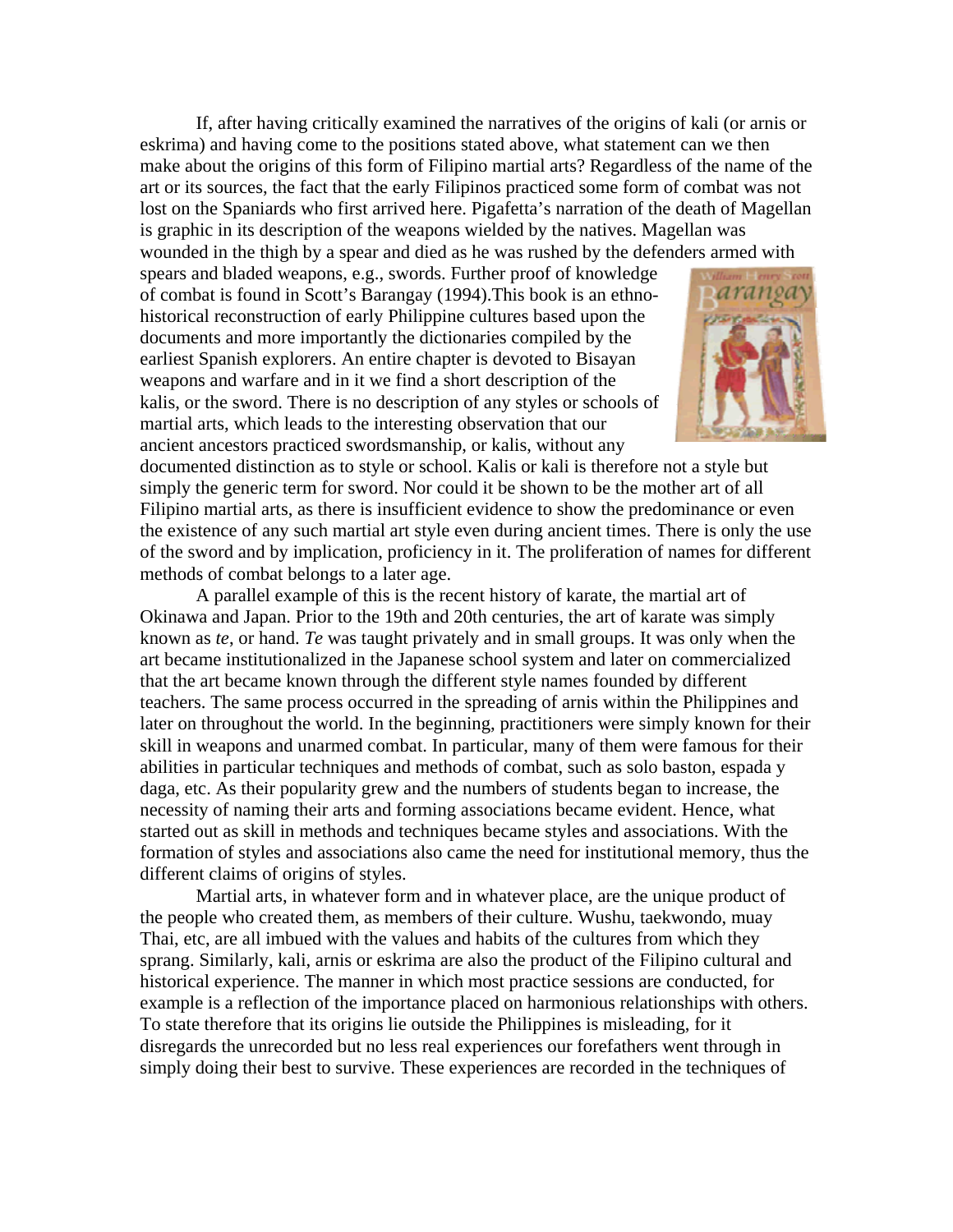their styles of arnis. Blending from other styles may occur but this is a separate topic in itself, outside the scope of this article.

A major issue in researching the origins of arnis is the predominance of oral history and folklore in the recorded narratives, such as articles and books on arnis. By themselves, both oral history and folklore are not problematic, except for the fact that the tone of the various publications available suggests that they are taken as gospel truth. Hence, their authenticity in terms of available and verifiable data to support them is always open to challenge. This is not to say that oral history and folklore are useless or should be disregarded in the study of the origins of arnis. On the contrary, even if available evidence does not support statements derived from them, they are still useful in that both types of sources give us insights into how practitioners think and feel about their respective arts and their place in society. They act, metaphorically, as anchors in society, giving practitioners a sense of place in the history and culture of the Philippines. For example, even if the claim of links to the so-called *bothoan* is historically suspect, the act of claiming such links imbues the practitioner with a sense of grandeur in his/her link to a distant, although romanticized past. The act of claiming such a lineage is a powerful tool for capturing and shaping the imagination, thereby empowering the practitioner in his/her continued quest to achieve perfection in martial skills.

In conclusion, arnis (or kali or eskrima) can be said to be of local origin, although the issue remains as to the extent of foreign influence upon the different styles of arnis*.* It is a product of the experience of local practitioners past and present as they engaged in conflict with others and strove to survive. Foreign influences crop up here and there but on the whole, arnis still retains its local flavor. The tracing of the roots of the art of arnis, kali and eskrima is very much a work in progress, with all the debates and points of contention that crop up every now and then. There may never even be closure at all of this research, but this should be seen in a positive light, for each debate, each challenge raises new questions that need to be answered. In a way, interest in and growth of the arts will always be ensured through this dynamic process.

#### **Sources**

CAÑETE, CIRIACO. 1989. *Doce Pares*. Cebu City: Doce Pares Publishing House. DRAEGER, DONN. 1992 (1972). *The weapons and fighting arts of Indonesia*. Rutland: Charles E. Tuttle Company, Inc.

INOSANTO, DAN, GILBERT JOHNSON & GEORGE FOON. 1980. *The Filipino martial arts*. Los Angeles: Know Now Publishing.

PRESAS, ERNESTO. 1988. *Arnis*. Manila.

PRESAS, REMY. 1993 (1972). *Modern arnis*. Manila: Modern Arnis Publishing. YAMBAO, PLACIDO. 1957. *Mga karunungan sa larong arnis.* Quezon City: UP Press.

#### **For references on Philippine prehistory**

JOCANO, F. LANDA. 1975. *Questions and challenges in Philippine prehistory*. Quezon City: UP Press. Professorial Chair Lecture. JOCANO, F. LANDA. 1975. *Philippine prehistory*. Quezon City: PCAS. SCOTT, WILLIAM HENRY. 1974. *Prehispanic source materials for the study of Philippine history.* Quezon City: New Day Publishers.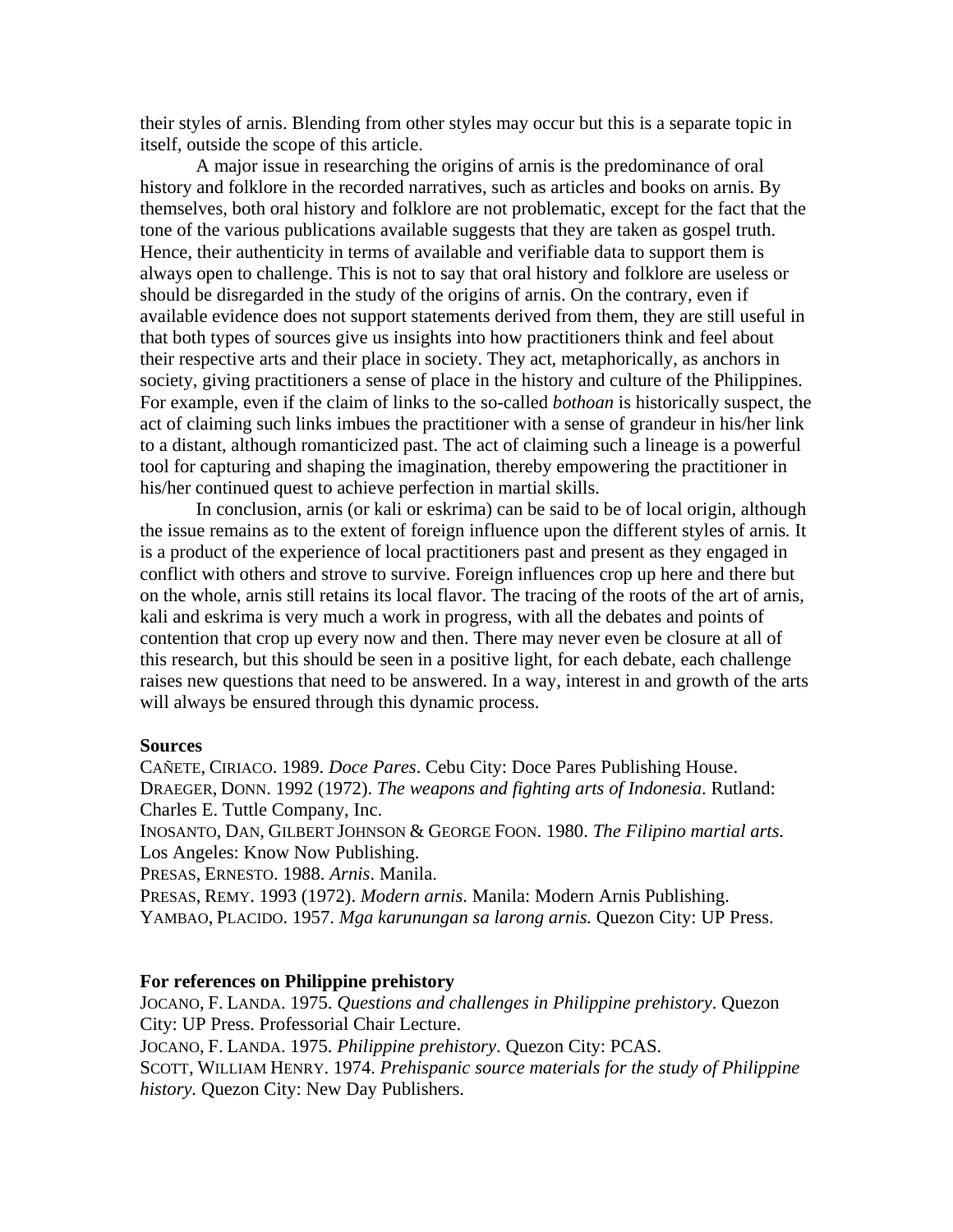SCOTT, WILLIAM HENRY. 1994. *Barangay*. Quezon City: Ateneo de Manila University Press.

### **About the author**

Felipe P. Jocano Jr. is currently an Assistant Professor in the Department of Anthropology, University of the Philippines, Diliman, Quezon City. He has been a practitioner of lightning scientific *arnis* since 1987, and holds a master's rank in LSAI (Lightning Scientific Arnis International) and instructor rank in LESKAS (LEma Scientific Kali Arnis System, an offshoot of LSAI). In addition, he also studies other martial arts such as Philippine *silat* (Mindanaw silat asli), *kalis Illustrisimo*, ngo cho kun and praying mantis kung-fu. Mr. Jocano may be contacted at **[labsica64@yahoo.com](mailto:labsica64@yahoo.com)**.

### **Original Article**:

Rapid Journal Vol. 2, No. 4 4th Qtr 1997 **[www.rapidjournal.com](http://www.rapidjournal.com/)**



**[www.trinitycross.net/lsai](http://www.trinitycross.net/lsai/)**